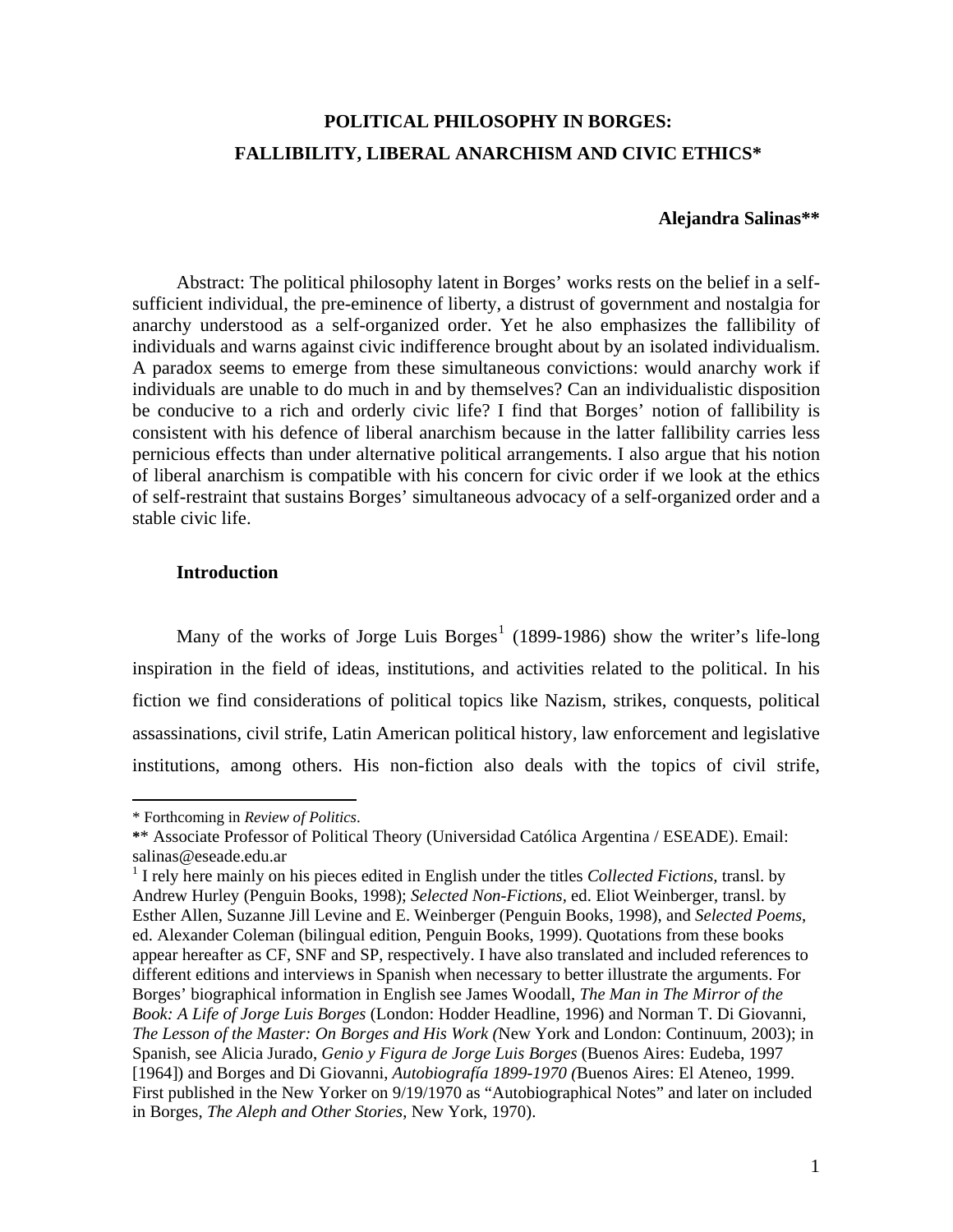colonization, nationalism and political behaviour, especially during the Second World War. Among his poems, "The Dagger", "General Quiroga Rides to his Death in a Carriage", "The Cyclical Night", and "Oda Written in 1966", also provide examples of the importance of politics as reflected in his life and writings. $2$ 

In the texts and opinions here under analysis, Borges conveys a political philosophy that rests on the belief in a self-sufficient individual, the pre-eminence of individual liberty and responsibility, a distrust of government, and nostalgia for anarchy understood as a selforganized order. Borges' intention was not to persuade on political philosophical issues but to take them as inspiration for his writings, inspiration that reflects –but does not intend to do so- his political opinions. So although his intention was not to philosophize, he did use philosophical ideas as topics for his writings. As stated in several interviews and writings, many of these political ideas converge in his adherence to liberal anarchism.<sup>[3](#page-1-1)</sup> Yet, in spite of his staunch defence of individualism and liberty, his writings emphasize the essential fallibility of individuals, understood in Popper's terms as "the realization that all of us may and often do err, singly and collectively."<sup>[4](#page-1-2)</sup> Borges also lamented the pernicious political effects of civic isolationism caused by individualism, which induces people to be indifferent to the ends of political association.<sup>[5](#page-1-3)</sup>

A double paradox seems to emerge from Borges' simultaneous belief in the ideas of a politically self-sufficient but radically fallible individual, on the one hand, and the

<span id="page-1-0"></span><sup>&</sup>lt;sup>2</sup> Some of the references for these topics are the following: Nazism (CF:81,157,229,391), strikes (CF:216), conquests (CF:208), political assassinations (CF:143,326), civil strife (CF:336,

SNF:186), Latin American political history (CF:390,472) law enforcement (CF:212), legislative institutions (CF:407;422), colonization (SNF:250), nationalism (SNF:420), political behaviour (SNF:197-212), "The Dagger" (SP:17), "General Quiroga …" (SP:41), "The Cyclical Night" (SP:151),"Oda Written in 1966" (SP:237).

<span id="page-1-1"></span><sup>&</sup>lt;sup>3</sup> In Borges' words: "I am a modest spencerian anarchist" (J. Soler Serrano, "Entrevista a Borges" (1980), uploaded May 2007, accessed from http://es.youtube.com/watch?v=7ER919AtOgA); "I believe that in time we will have reached the point where we will deserve to be free of government" (CF: 345); "In all political regimes… the State is annulling the individual" (Carlos Mongé, "Conversaciones con Jorge Luis Borges", Chile: *Revista de Estudios Públicos* 75, 1999), 15.

<span id="page-1-2"></span><sup>4</sup> Karl Popper, *Conjectures and Refutations: The Growth of Scientific Knowledge* (USA & Canada: Routledge, 2000 [1963]), 16.

<span id="page-1-3"></span><sup>5</sup> J.L.Borges and Osvaldo Ferrari, *Reencuentros. Diálogos inéditos* (Buenos Aires: Sudamericana, 1999 [1985]), 111-112. I thought of Tocqueville when writing this sentence. Borges' fears closely resemble the French author's since for both authors an indifferent individualism is a cognitive rather than a sentimental error, and its isolationism works against the strength of the political community, facilitating the emergence of despotism. See A. de Tocqueville, *Democracy in America* (New York: Harper Perennial, 1969), 506-509.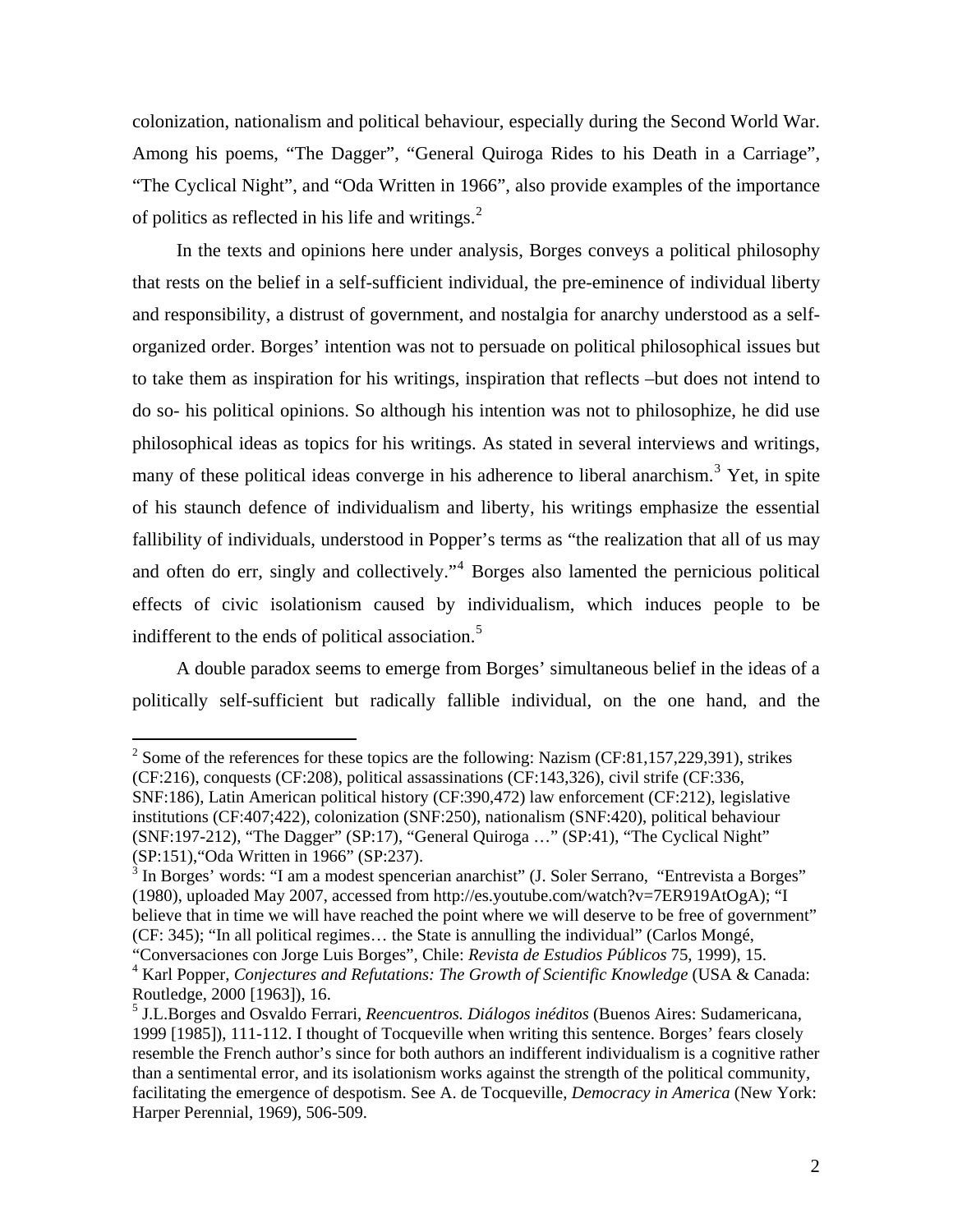concomitant ideal of a strong individual and the yearning for an orderly civic life, on the other. How could self-sufficient individuals live in an anarchistic regime if they are unable to do much in and by themselves? Isn't human fallibility better cushioned or corrected with the help of political institutions? Can anarchism be compatible with his call for an orderly civic life?

As a response to these questions and as a tentative resolution of the paradox I will posit two hypotheses. First, in Borges' texts fallibility appears to be less problematic in anarchism than in alternative regimes, because in the former the consequences of error or deceit are less threatening to the individual than in the latter. In an anarchic condition individuals are self-sufficient and live without coercing others; under non-anarchistic regimes governments tend to engage in arrogant and oppressive courses of action that foster conflicts and wars. Admittedly, Borges' political man is strong or self-sufficient in a primitive way, since he forgoes social cooperation, material prosperity or great achievements.<sup>[6](#page-2-0)</sup> But this primitive self-sufficiency seems to him preferable to the exposure to coercion in other political settings, because it is envisioned as a free and peaceful order. At the end of the day, he thinks that fallibility is not corrected, but enhanced by existing political practices and institutions, as opposed to a liberal anarchist order where the individual is less fallible, because she is less pretentious and/or less deceived about the oppressive tendency of political activities. If for Borges natural man is unable to understand or do much, he is at least capable of grasping the dangers of political coercion and of preventing it by living in a self-organized albeit primitive order.

Second, with regard to the tension between Borges' case for a strong individual and his simultaneous yearning for an orderly civic life, I will argue that the two elements may be reconciled by looking at Borges' advocacy of an ethics of self-restraint, which would allow for a self-enforcing and orderly political life. Borges' is a minimal notion of ethics applied to relations among individuals in society and tied to the values of duty and law-

<span id="page-2-0"></span><sup>&</sup>lt;sup>6</sup> In this sense Borges' notion of self-sufficiency is not Aristotelian, on account of its isolationism. For Aristotle self-sufficiency is not "that which is sufficient for a man by himself, for one who lives a solitary life, but also for parents, children, wife, and in general for his friends and fellow citizens, since man is born for citizenship" (Aristotle, *Nicomachean Ethics*, Chapter 7). Borges' stance is closer to Emerson's concept of "Self-Reliance", in which the individual isolates himself to keep the "independence of solitude" that allows for self-trust in accepting his place on earth and in working accordingly. See Ralph W. Emerson, *Essays and Poems* (New York: The Library of America, 1996), 260,263. I thank Doug Den Uyl for calling my attention to this comparison.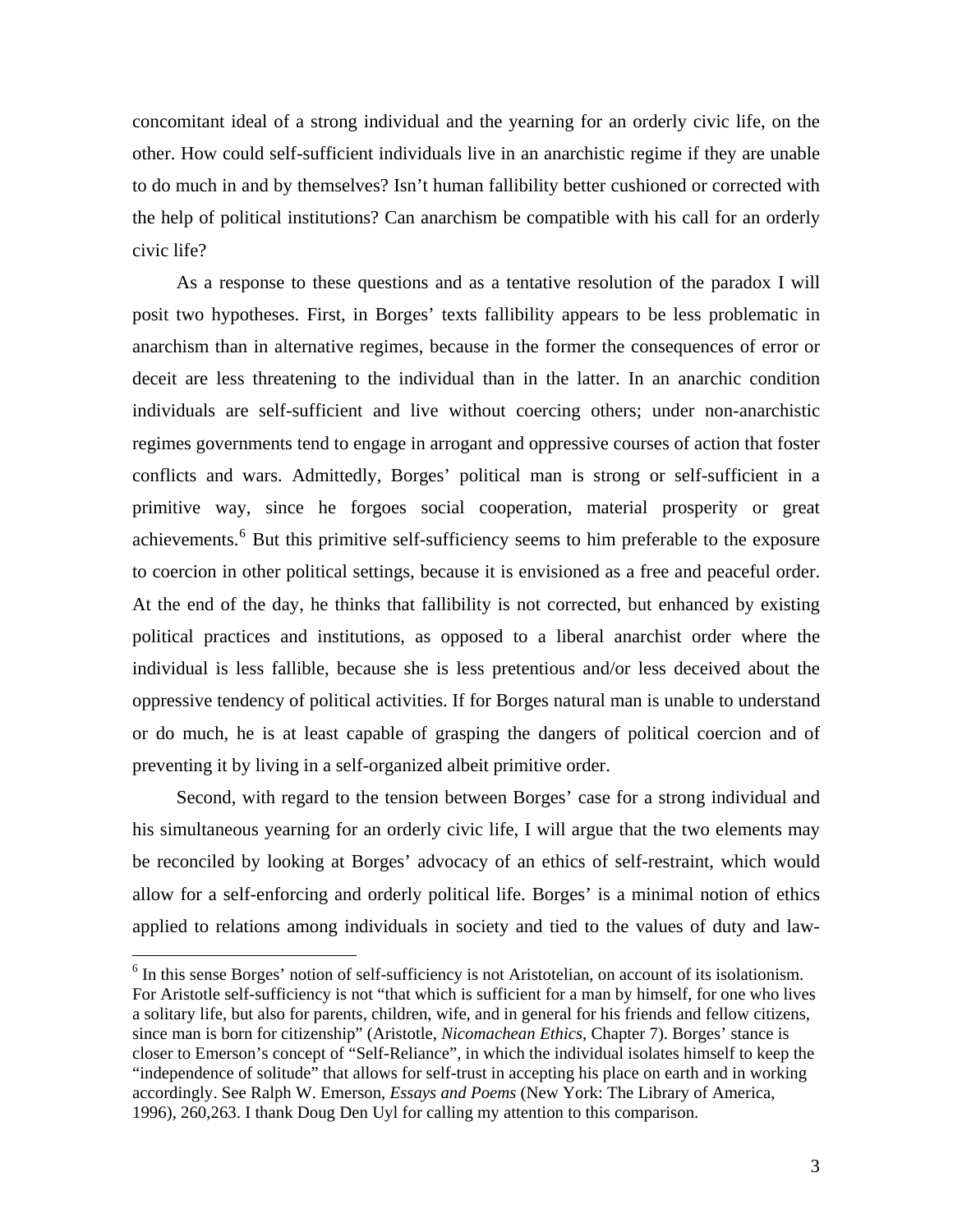compliance.<sup>[7](#page-3-0)</sup> For him, an ethical conduct thus understood is indispensable to the well functioning of a self-organized society since, absent the government, ethics replaces coercion as a means of assuring order. Conceptually, in this view ethics works both as a foundation and as the result of such order: self-restraint makes a self-organized society possible, and in the absence of coercive structures, ethics constitutes the reference and guide for individual actions. For Borges, liberal anarchism without an ethics of selfrestraint - that is, an isolated individualism in conjunction with lawlessness –generates violence and political interference unfailingly.

The development of these arguments is structured as follows: in section one I look at the place of the individual in Borges' writings, by contrasting his philosophical notion of a fallible individual with his case for a strong, self-sufficient political man. In section two I analyze his anarchistic vision and the critique of political interference latent in his stories "The Congress" and "Avelino Arredondo." In section three I address his call for an ethics of self-restraint as a presupposition for his normative defence of anarchism, by looking at "The Bribe" and his essay "Our Poor Individualism." I conclude with a summary of these insights and a comment on Borges' contribution to the relation between literature and politics.

### **I. The Individual in Philosophy, Art and Politics**

Borges' texts repeatedly remind the reader of the limits and the insignificance of the individual and the complexity of the universe, where the individual dissipates in a "universal mythology",<sup>[8](#page-3-1)</sup> a situation that is paralleled in his fiction to the "dissolution of

<span id="page-3-0"></span> $<sup>7</sup>$  I speak of a minimal notion of ethics in the texts under analysis since, strictly speaking, ethical</sup> norms encompass more than dealing with others; they also concern how we should live. In turn, political norms define the setting within which people carry on their ethical actions. For an elaboration of this idea see Douglas Rasmussen and Douglas Den Uyl, *Norms of Liberty: A Perfectionist Ethics for a Non- Perfectionist Politics* (Pennsylvania: Penn State Press, 2005), 91. For Borges' broader treatment of ethics see his poems "The Just" (SP:455) and "De la salvación por las obras" ("On Salvation by Deeds") in J.L.Borges, *Obras Completas III*, *1975-1985* (Barcelona: Emecé, 1989), 450. An account of ethical issues in Borges can be found in Zulma Mateos, *La filosofía en la obra de Jorge Luis Borges* (Buenos Aires: Biblos, 1998), 113-122.

<span id="page-3-1"></span><sup>8</sup> Ronald Christ, *The Narrow Act: Borges´ Act of Illusion,* (New York: Lumen Books, 1995), 76.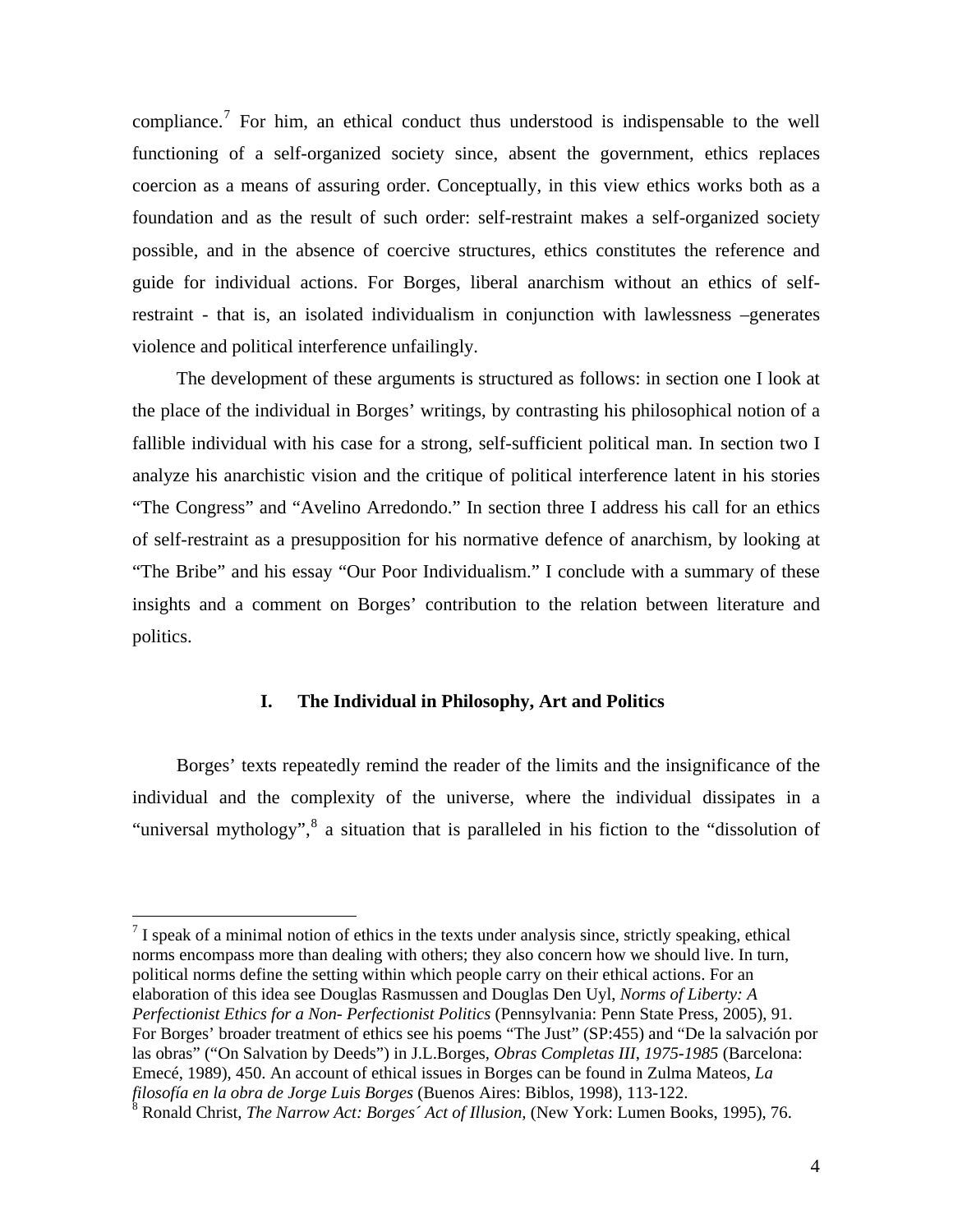characters" incidental to the plot. $9$  The dissolution of characters is present in the Borgesian insistence that individuals dissolve in "archetypes", for example in his description of the Lombard warrior as a "generic type", in his view of Argentine *gauchos* and knife-fighters as embodying the archetypical courageous man, and in his idea of the archetypical hero as he who embarks in restoring justice to a corrupt world.<sup>[10](#page-4-1)</sup> Likewise, in many of his poems individuals do not play an important or independent role, but rather follow a design or a plot (usually in the form of a labyrinth), where they find themselves facing a destiny that most often they do not and can not understand. $^{11}$  $^{11}$  $^{11}$ 

Borges' notion of a mysterious cosmos, unknowable and consequently confusing or deceiving to the human eye<sup>[12](#page-4-3)</sup> is the foundation of his epistemology of fallibility. However, the fact that our cognitive limitations prevent us from knowing or describing reality with certainty or exactitude does not imply that reality itself is disordered or chaotic. In his story "Tlon, Uqbar, Orbis Tertius" we read that reality may be ordered "in accordance with divine laws" that we can never "manage to penetrate", and in "The Library of Babel" we are informed that reality is presented to us under "the same disorder" which, when repeated, "becomes Order", an Order that is Borges' "elegant hope."<sup>[13](#page-4-4)</sup>

The *appearance* of a cosmological chaos paves the way to the *hope* that there is an order and to the resignation that we can only make conjectures about what that order might be. Because of their radical fallibility, human beings should attempt to classify things and enumerate their attributes as long as they remain aware that those mental products are in essence arbitrary and subject to deconstruction. Far from decrying the uselessness of such

<span id="page-4-0"></span><sup>9</sup> Sylvia Molloy, *Signs of Borges,* transl. Oscar Montero (Durham and London: Duke University Press, 1994), 40-47.

<span id="page-4-1"></span> $10$  See CF: 208; SNF:137; SNF: 401-404 and Borges, "Discurso de Aceptación del Premio Cervantes", 1979, accessed from

<http://www.terra.es/cultura/premiocervantes/ceremonia/ceremonia79-2.htm>). There is also a classification of politically-situated archetypes: the recurrence of war as the "cyclical battle of Waterloo" (SNF:213); a Western Culture associated with the fight against oppression (SNF:201; Borges, 1979), and an archetype of civil strife detectable in South American history (CP:159-161).

<span id="page-4-2"></span> $11$  For the idea of an unknown destiny in Borges see, among others, his poems "Poem of the Gifts" (SP: 95), "The Labyrinth" (SP: 275), "Chess" (SP: 103), "For a Version of *I Ching* (SP:383), "You Are Not The Others" (SP: 385). For his idea of a violent destiny see "The South", "The Interloper" (1970, CF: 348-350) and "Conjectural Poem" (CP:159-161). On a nation's destiny see as example his observations on Scandinavian countries (SNF:377-381).

<span id="page-4-3"></span><sup>12</sup> Alicia Jurado, *Genio y figura*, 120-121; Biagio D'Angelo, *Borges en el centro del infinito* (Lima: U. San Marcos/U. Católica, 2005), 105.

<span id="page-4-4"></span> $13$  CF:68-81 and CF:112-118, respectively.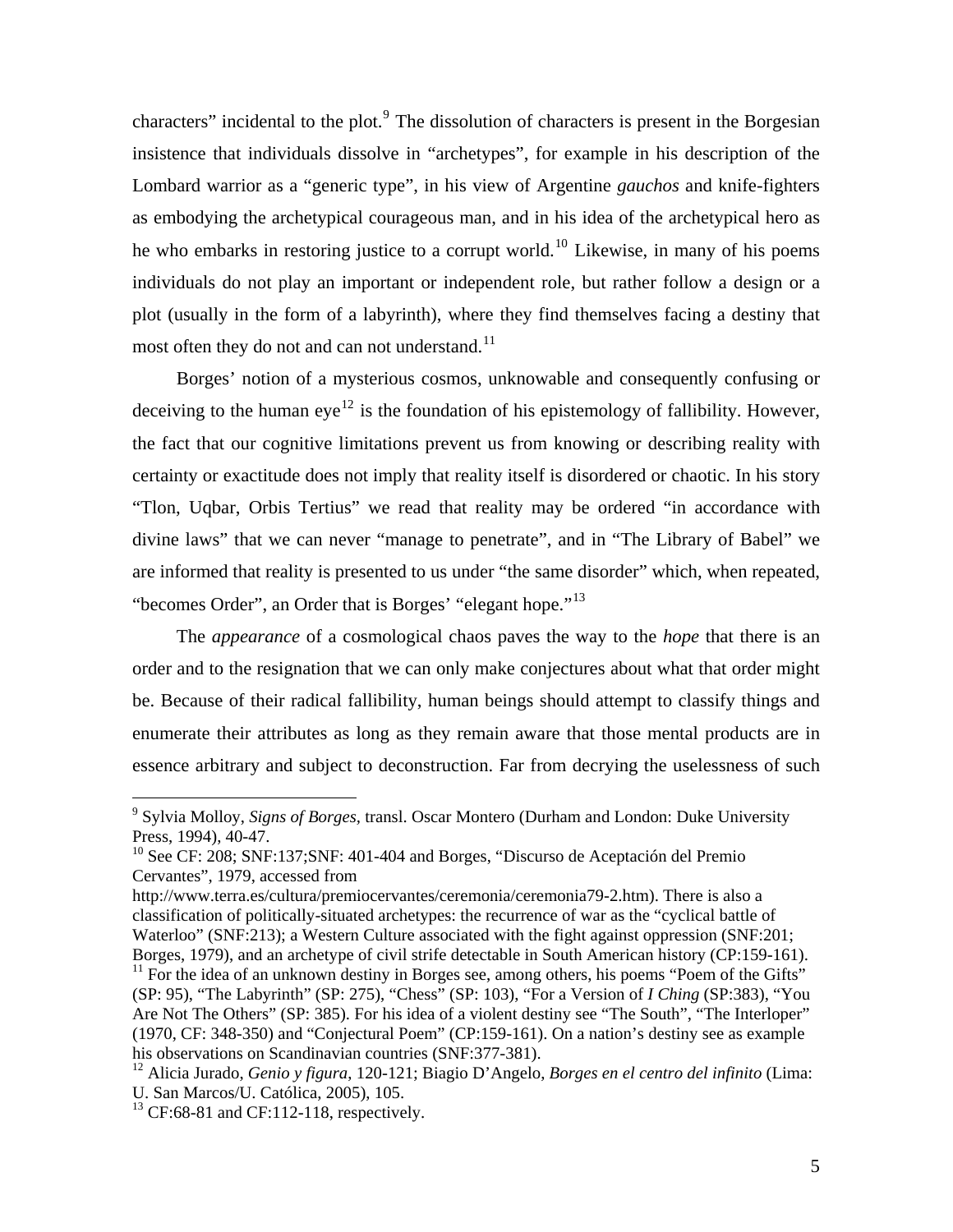tasks or of preaching despair, for Borges the cognitive enterprise is justified and merits the effort, in spite of its provisionary results. Such is the concluding thought in "The Analytical Language of John Wilkins"<sup>[14](#page-5-0)</sup> an ironic piece where Borges deals with the topics of knowledge and language and with the problems of the representation, classification and expression of reality. He concludes that: "The impossibility of penetrating the divine scheme of the universe can not dissuade us from planning human schemes, even though it is clear they are provisional".

The idea of a limited individual is central to Borges' opinions on the role of the individual in art, and to his belief in the lack of individual artistic originality. Borges insisted that most artists just make a comment on the literary tradition, and that they grow out of, and within, the tradition of generations. In the introduction to *The Garden of Forking Paths* he remarks, "It is a laborious madness and an impoverishing one, the madness of composing vast books - setting out in five hundred pages an idea that can be perfectly related orally in five minutes. The better way to go about it is to pretend that those books already exist, and offer a summary, a commentary on them."[15](#page-5-1) Thus, Borges' portrayal of the literary world allows us to infer that literature is not an individualist, "privatized experience, a game of solitaire"<sup>[16](#page-5-2)</sup> but rather a cooperative enterprise gradually unfolding in time, where each individual is able to provide a small personal contribution.

The limits of the individual in the world of art come through also in Borges' opinions on the extent to which the artist knows what she is doing. Art, as the cosmos, is a mystery that cannot be explained: "The Rose has no Why" or "Art Happens."<sup>[17](#page-5-3)</sup> By the same token, artistic ends should be apolitical; the artist's intentions need not be committed to a moral, social or political cause. "To talk of social art is like talking of vegetarian geometry", Borges wrote in 1933.<sup>[18](#page-5-4)</sup> He later criticized those who sustained what for him were two incompatible premises: "all license in art" and "art should prepare the revolution."<sup>[19](#page-5-5)</sup> Beyond the logical incompatibility between the notions of art for art's sake and art in the service of political ends, Borges' implication is that the political use of art would be

<span id="page-5-0"></span> $14$  SNF:229-232.

<span id="page-5-1"></span> $15$  CF: 67.

<span id="page-5-2"></span><sup>16</sup> Jean Franco, "The Utopia of a Tired Man: Jorge Luis Borges", *Social Text*, 1981, Vol. II:1, 78.

<span id="page-5-3"></span> $17$  SNF: 513,240.

<span id="page-5-4"></span><sup>18</sup> J. L. Borges, *Textos recobrados: 1931-1955,* (Buenos Aires: Emecé, 2001), 343.

<span id="page-5-5"></span><sup>&</sup>lt;sup>19</sup> SNF:192.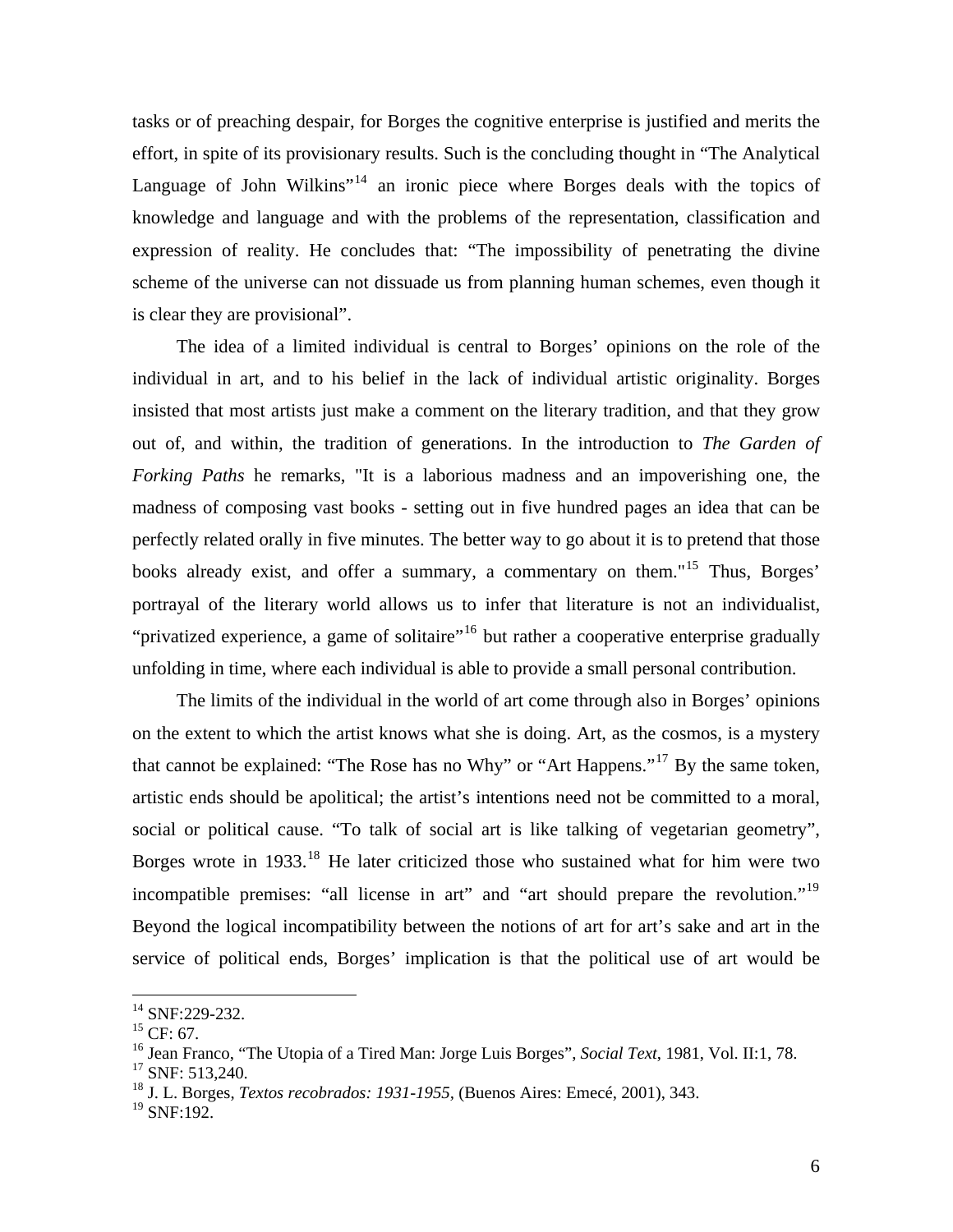arrogant from an epistemic view: "The notion of art as compromise is a simplification, for no one knows entirely what he is doing."<sup>[20](#page-6-0)</sup>

For Borges a politically-engaged art is not only oxymoronic and arrogant but may also be misleading and dangerous. For one, it replaces the artistic standard with a political criterion: "Politics is ubiquitous, a writer is judged on the basis of his political opinions and not of his art."<sup>[21](#page-6-1)</sup> Secondly, politics might look for the imposition of a cultural model, thus threatening the liberty essential to the creative process. Borges' case against nationalistic pretensions is proof of his opposition to artificially-imposed cultural models. For him, writers should not be coerced into the substance or the form of their works, but should address any topic "without reverence."<sup>[22](#page-6-2)</sup>

Notwithstanding the need to preserve artistic independence from the claws of politics, Borges acknowledged that the political might still have a function with regard to art: "the ends of art have to be distinguished from the excitations that produce it [that can be political]."<sup>[23](#page-6-3)</sup> In this sense, the writer operates as a detached spectator who uses human actions and historical events to "entertain and fascinate."[24](#page-6-4) Borges himself is a testimony of the political *excitations*, since his tales, poems and essays abound in references to battles, tyrants, nostalgia for peace and individual freedom, and imaginary socio-political organizations. Strong as these excitations were, he declared he had tried to remain uncontaminated by political *intentions* in his works, as he asserts in 1970: "I have never hidden my opinions, even through the difficult years, but I have never allowed them to intrude upon my literary production, either, save that one time when I praised the Six-Day War." $^{25}$  $^{25}$  $^{25}$ 

<span id="page-6-0"></span> $20$  CF, 343. Likewise, the artist's intentions and plans do not matter much, and they may even be ironically reversed, as was the case with Swift, who, according to Borges, wrote *Gulliver's Travels* "to raise an indictment against mankind and instead left behind a children's book" (SNF:327). Borges mentions at least one exception to the fact that artists' intentions are not usually fulfilled, and that exception is the *Aeneid*: "Virgil set out to write a masterpiece; curiously, he succeeded" (SNF: 519).

<span id="page-6-1"></span><sup>21</sup> Borges and Ferrari, *Reencuentros*, 155.

<span id="page-6-2"></span> $^{22}$  See his piece "The Argentine Writer and Tradition" (SNF: 420-427).

<span id="page-6-3"></span><sup>23</sup> Borges, *Textos recobrados*, 2001:343.

<span id="page-6-4"></span><sup>&</sup>lt;sup>24</sup> SNF: 444.

<span id="page-6-5"></span><sup>&</sup>lt;sup>25</sup> CF:346. The reference is to the poems "To Israel", "Israel", "Israel, 1969", where Borges is inspired by Israel's "courage", as illustrated in the combative tone of the poems transmitted by the use of the words persecution, victory, rigor, battle and soldiers. The poems are included in J. L.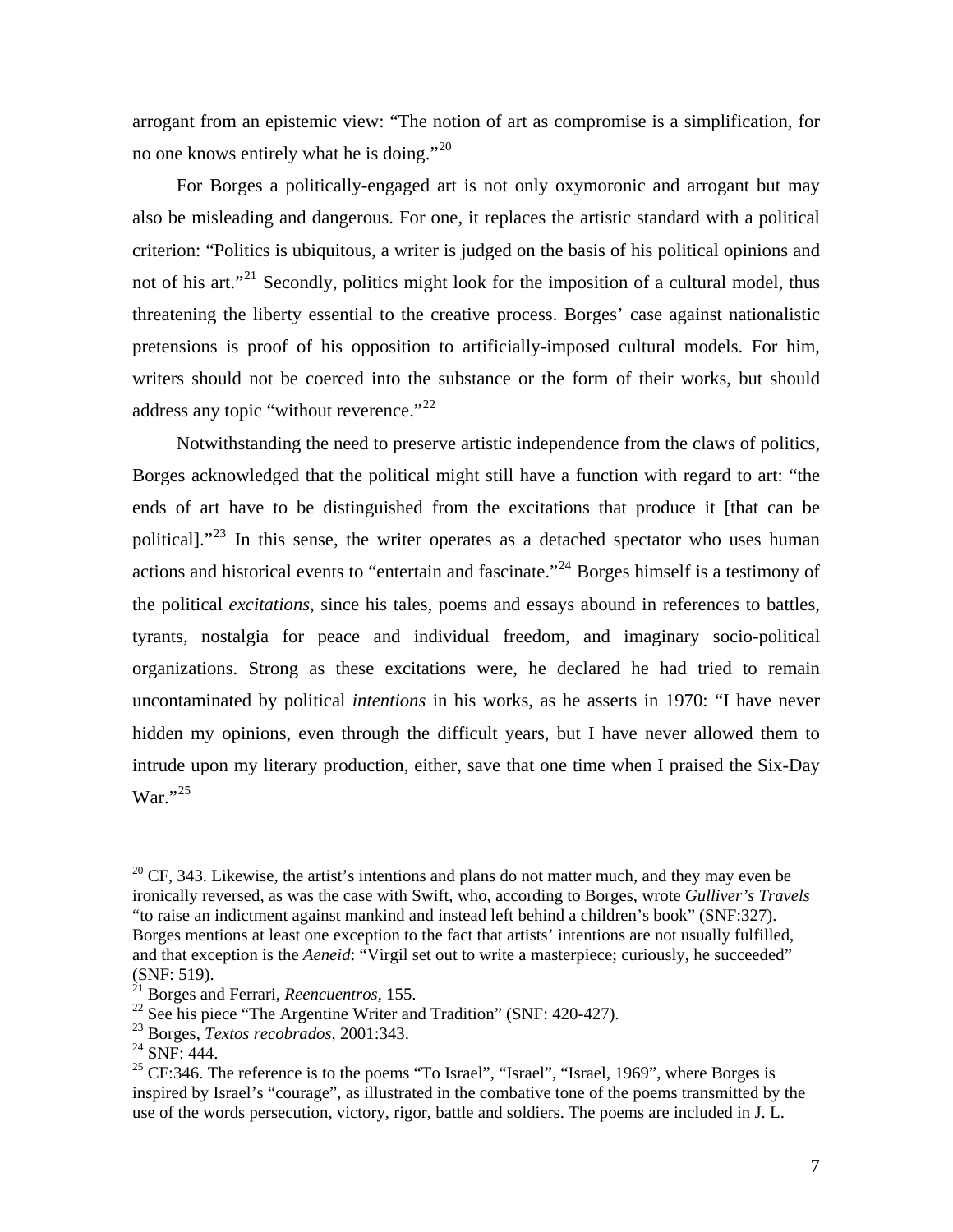One politically inspired theme that animates many of Borges' works is his concern with governmental interference with individuals: "I believe, like the calm anarchist Spencer, that one of our maximum evils, perhaps the maximum, is the preponderance of the State over the individual…. The individual is real, the States are abstractions abused by politicians, with or without uniform."[26](#page-7-0) This statement expresses the strength of individualism in Borges' vision of the political realm, in contrast to the philosophical condition of individual dissipation and the inter-generational nature of the literary enterprise. Moreover, unlike his philosophical pieces and poems where individuals submit themselves to a destiny, it has been pointed out that in his politically-situated stories individuals choose the regime in which they want to live.<sup>[27](#page-7-1)</sup> In politics, individuals are strong enough to create their own destiny and, equally important, to take responsibility for that decision.

The character of a strong individual who chooses a political situation of his liking and takes responsibility for it is present, among other Borges stories, in "*Deutsches Requiem*", "Story of the Warrior and the Captive Maiden", "Pedro Salvadores", "A Biography of Tadeo Isidoro Cruz 1829-1874", and "The Etnographer."[28](#page-7-2) An analysis of the plots of all these stories is impossible in a single article, but they feature characters who have to justify or make a choice of a political identity that will define who they are, or perhaps more tellingly, who they do not want to be. The best example of such a story may be "A Weary Man's Utopia", which the author characterized as the most honest and most melancholic piece, a sentiment perhaps reflected in the choice of the word "weary" for the title of the story.<sup>[29](#page-7-3)</sup>

Borges, *Obras Completas II*, *1952-1972* (Barcelona: Emecé, 1996), 374,375,384. See below, note 58, for the appeal of courage to Borges.

<span id="page-7-0"></span><sup>26</sup> Borges, *Textos recobrados (1956-1986),* (Buenos Aires: Emecé, 2003), 305-306.

<span id="page-7-1"></span><sup>27</sup> D. Balderston, *Out of Context: Historical Reference and the Representation of Reality in Borges*, (Durham and London: Duke University Press, 1993), 95.

<span id="page-7-3"></span><span id="page-7-2"></span><sup>&</sup>lt;sup>28</sup> CF: 229-234, CF: 208-211, CF: 336-33, CF: 212-214, CF: 334-335, respectively. For an analysis of his stories along the same lines see "*Deutsches Requiem*" in A. Salinas, "Political Liberty and Individuality in Jorge Luis Borges' Fictions" (Paper delivered at the Annual Meeting of the American Political Science Association, 2002), and for "Story of the Warrior and the Captive Maiden", "The Etnographer" and "A Biography of Tadeo Isidoro Cruz 1829-1874", see A. Salinas, "Inequalities in Fiction: Frontier Encounters and Transformations in Jorge Luis Borges" (Paper delivered at the Annual Meeting of the American Political Science Association, 2004). <sup>29</sup> The story was published in *The Book of Sand*, 1975, and included in CF:460-465. See also the afterword to the book (CF:484-485). Part of the analysis of the story is taken and revised from Salinas, "Political Liberty and Individuality".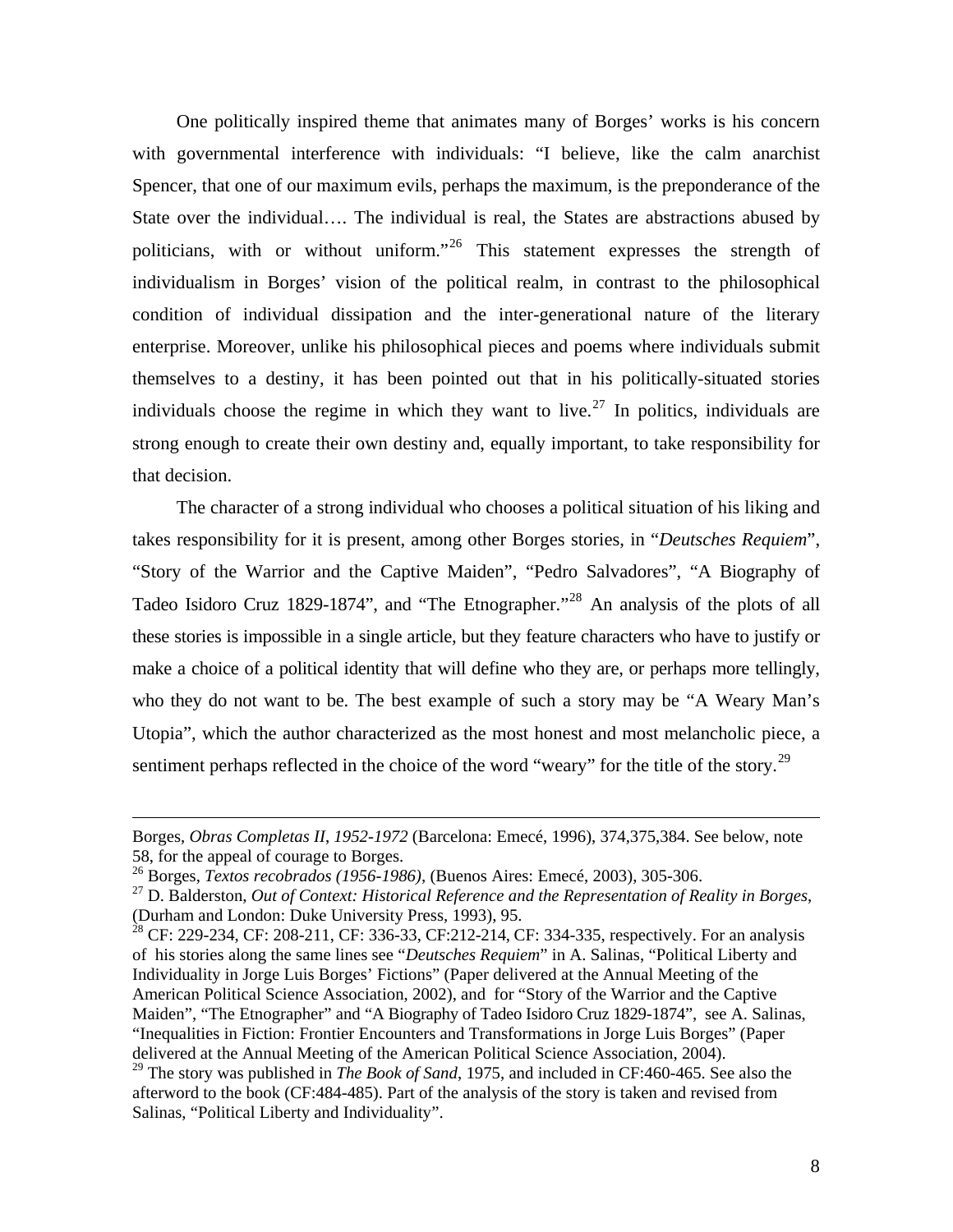"A Weary Man's Utopia" is a time-traveling story in which Eduardo Acevedo - an ordinary, contemporary man- visits the future. There he encounters a man with whom he is only able to talk in Latin – all other languages have spontaneously disappeared - and who informs him of the changes that humanity had gone through. In the future world there are no public recollections of data, no history or literature, there are no books or museums and no more memories. We infer that the absence of linguistic, historical, and artistic differences (which would be registered in books, museums and memories, had they not disappear) has erased all motivations for interpersonal conflicts arising from clashing visions, thus turning the world into a peaceful place. As a result, people have no use for government. There is no inheritance either, and each person builds a house and makes the household goods he uses. Life may last at least four hundred years; in this scenario of lonely and self-sufficient individuals who can do without love and friendship, the latter eventually disappear, and individuals even decide when they want to die by walking into a death chamber.

Acevedo listens to his interlocutor, and –given that the man has no memoriesinforms him of the world where he comes from, one still haunted by "spectral collectives" and populated with "crippled" politicians, the triviality of mass media news, the importance of appearances ("to be is to be portrayed") and the "frequent occurrence of robbery". Both the old man and Acevedo express no feelings or surprise for their respective accounts, and they split at the door of the death chamber into which the old man walks. Acevedo returns to his office, where he hangs a blank canvas yet to be painted.

Two comments are in order: First, it is intriguing that an author who had previously emphasized the cooperative nature of literary, cultural and social pursuits wrote a story devoid of any social interaction, literary, emotional or political. If we take into account Borges' insistence on human fallibility, however, the characterization of such setting as utopian makes sense. Only in such a setting are individuals relieved of the burdens of their fallibility and are able to engage in the performance of all functions - reading and writing, producing and consuming, living or dying- solely by themselves. The picture of an allencompassing, infallible human being thus constitutes the boldest and greatest utopia of all. Furthermore, the people in the story do not possess any feelings of loneliness or grief or joy and hence do not offer laudatory or derogatory comments with regard to their situation.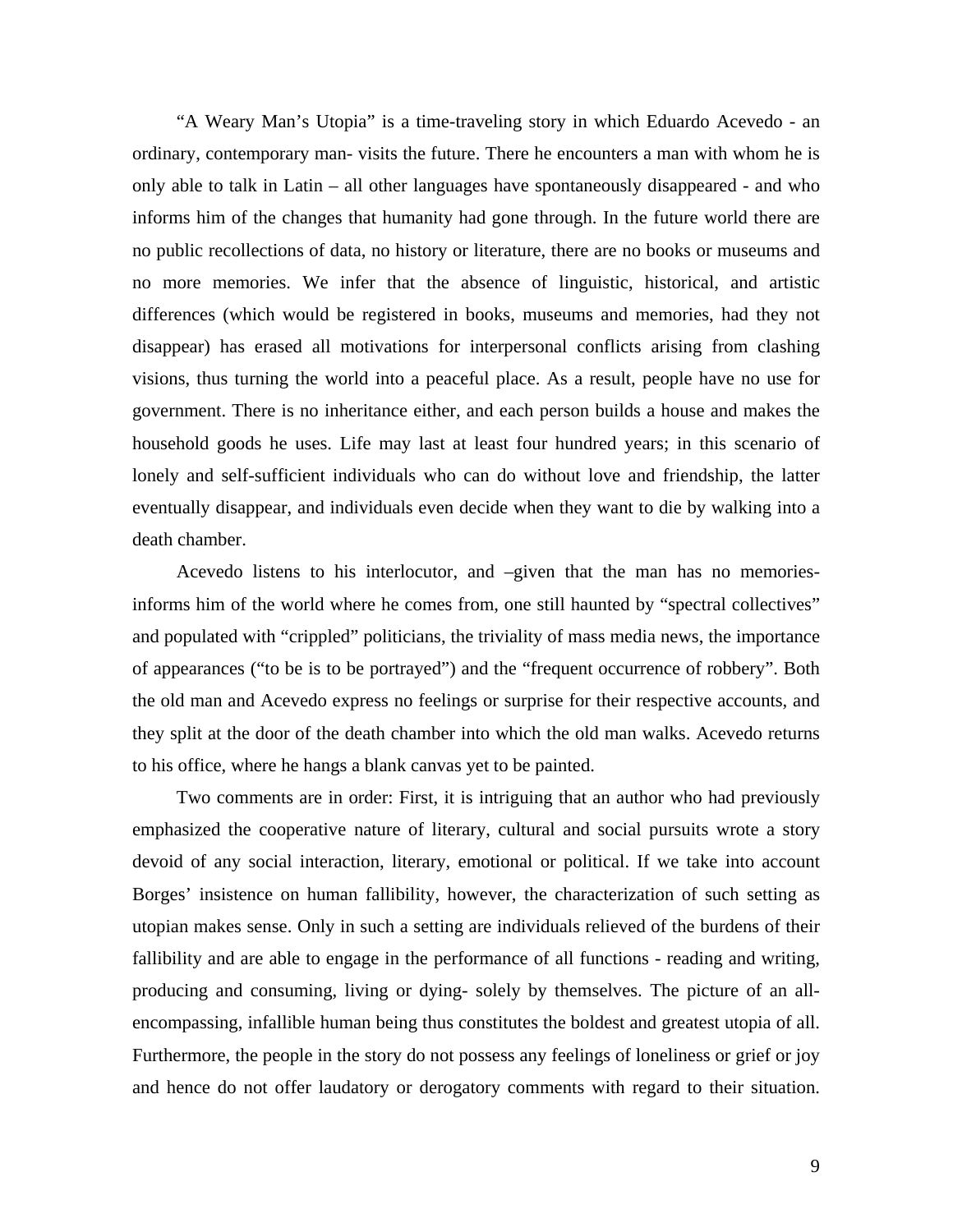Borges' utopian portrait of humanity removes important traits of a non-utopian condition, namely, fallibility and emotional frailty -and consequently erases their effects, from anxiety to literary dependency to political oppression. $30$ 

Secondly, the plot speaks straightforwardly to the type of individualism that serves as the basis of Borges' political utopia, the self-sufficient individual.<sup>[31](#page-9-1)</sup> Whereas in the world of Acevedo, individual identity depends on being perceived by others and individuals are haunted by countries and common markets, in the world of the future, individuals live separately and are in complete control of their lives and deaths. There are no governments, and wars have ceased. The story celebrates the absence of government and conveys Borges' impression that the individual had been historically threatened by the State, an organization he thought persistently interfered with individual liberty.

"A Weary Man's Utopia" was published in 1975, and hence can be seen as a summary of Borges' philosophical preoccupations and political sympathies. Long before that date, he had criticized political interference, which had for him specific victims: culture, literature, and, more broadly, the realm of thought and expression. Borges was actively engaged in the denunciation of this interference. In 1939 he lamented the effects of war among certain groups in Buenos Aires, conducive to "the extinction or abolishment of all intellectual processes",  $32$  and in 1946 he asserted that "Dictatorships foster oppression, dictatorships foster servitude, dictatorships foster cruelty; more abominable is the fact that they foster idiocy."[33](#page-9-3) By 1950, in the context of China's Cultural Revolution, he is definitively convinced that "burning books and erecting fortifications are the usual occupations of princes."[34](#page-9-4) The "usual occupations" of governments included, of course, the perpetration of wars, a tendency essentially inimical to the unity provided by culture. In

<span id="page-9-0"></span> $30$  It is of course debatable whether the absence of feelings and desires can constitute an ideal; perhaps it is one in the stoic sense that it contributes to the tranquillity of mind. The pursuit of tranquillity would make sense in the case of Borges, who delighted in conversation and in exploring metaphysics but shunned the appeal of love and romance in most of his stories.

<span id="page-9-1"></span> $31$  I mentioned before that Borges shares Emerson's advocacy of a self-sufficient individual. They also agree on the idea that every form of government is corrupt. However, in "Utopia" their sympathies part away: Emerson´s call for a "nation of friends" (Emerson, *Essays and Poems*, 559- 571) finds no place in Borges' solipsistic world of the future.

<span id="page-9-2"></span><sup>32</sup> SNF: 202.

<span id="page-9-3"></span><sup>33</sup> In Emir Rodríguez Monegal, "Borges and Politics" (*Diacritics*, Vol. 8, 1978:55-69), 65.

<span id="page-9-4"></span> $34$  SNF: 344-346.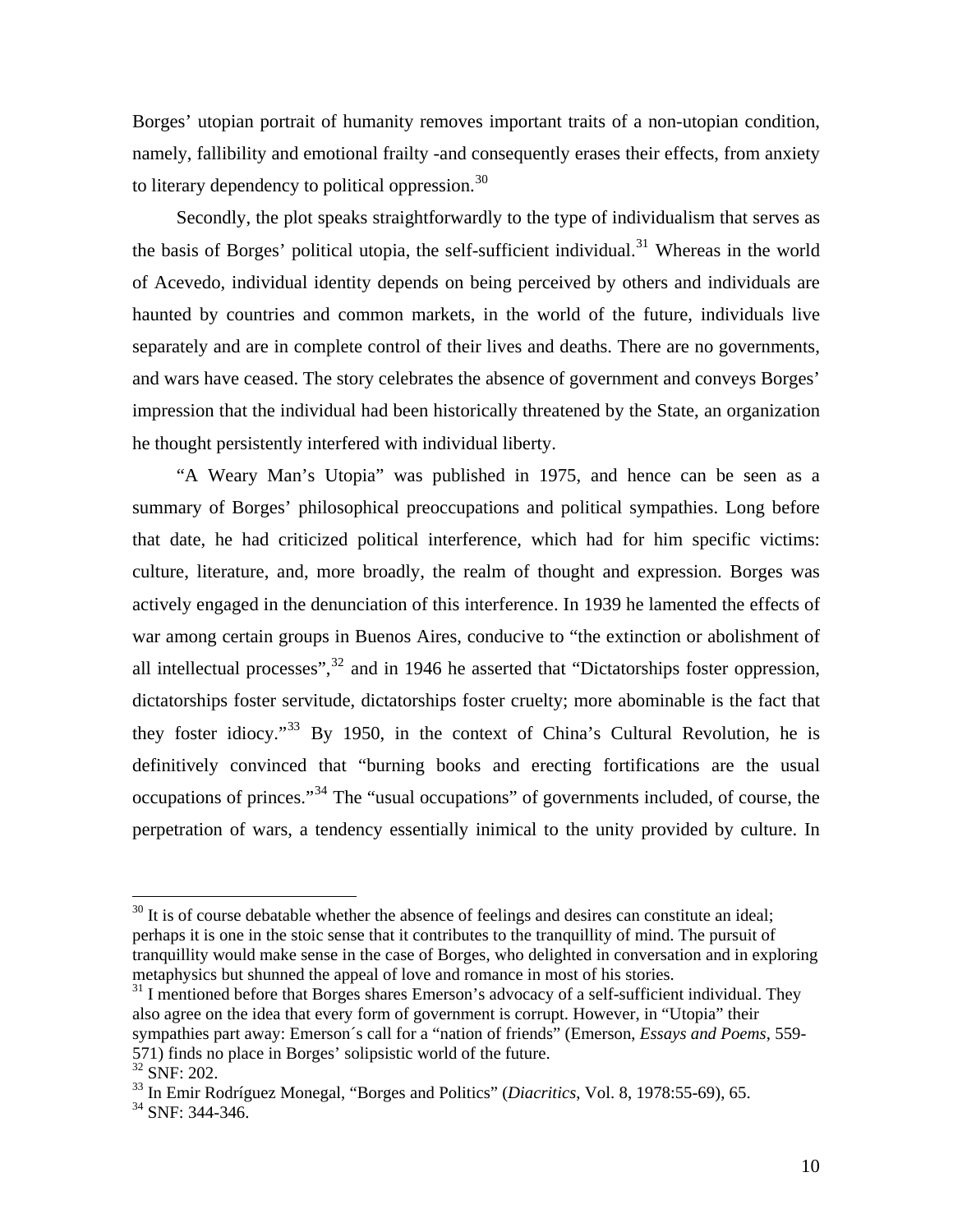"Juan López and John Ward"[35](#page-10-0) written shortly after the Falklands War, an English soldier reads the Quixote, an Argentine soldier reads Conrad, and their common literary interests are menaced by war. Borges' resistance to political interference and to the dismantling of cultural unity triggered his adscription to liberal anarchism, to which I now turn my analysis.

## **II. Politics as Interference vs. Liberal Anarchism: "The Congress" and "Avelino Arredondo"**

Borges' opinions on politics and on his own political affiliation have not been the object of much systematic analysis. This may be due to the fact that most works on Borges are literary, or to a suspicion that his opinions were perhaps quite controversial. Even critics like Vargas Llosa, who shares Borges' concern for individual liberty and contempt for any form of collectivism, dismisses Borges' political stance as "something that does not mean much." $36$ 

<span id="page-10-4"></span>It is precisely the scholars' treatment of Borges' liberal anarchism that captured my attention. Among those who first dealt extensively with the topic of politics in Borges are Rodríguez Monegal, who explains Borges' political preferences as the result of a gradual withdrawal from reality because of his progressive blindness, and Balderston, who argues for a historical or contextual reading of his stories.<sup>[37](#page-10-2)</sup> Yet in Balderston's index there is no reference to liberalism or anarchy, and he labels the magazine *Sur*, where Borges published frequently, as anti-fascist and pacifist without specifying if it was conservative, communist, anarchist (or any other). Rodríguez Monegal mentions Borges' joining the Conservative Party as a result of the influence of family and friends, and not as an affiliation chosen, to use Borges' words, as an "act of scepticism"[38](#page-10-3) and as a reaction against political "barbarism", which he associated with populist and fascist regimes. $39$ 

<span id="page-10-0"></span><sup>35</sup> Borges, *Obras Completas III*, 500.

<span id="page-10-1"></span><sup>36</sup> Mario Vargas Llosa, "Borges, político" (*Letras Libres*, November 1999, at www.letraslibres.com).

<span id="page-10-2"></span><sup>37</sup> Rodríguez Monegal, "Borges and Politics", 67; Balderston, *Out of Context*, 15.

<span id="page-10-3"></span><sup>&</sup>lt;sup>38</sup> CF: 345. In any case Borges' "act of scepticism" in time applied to the Conservative Party itself, from which he later disaffiliated, so that by 1980 he explicitly declares that he "belongs to no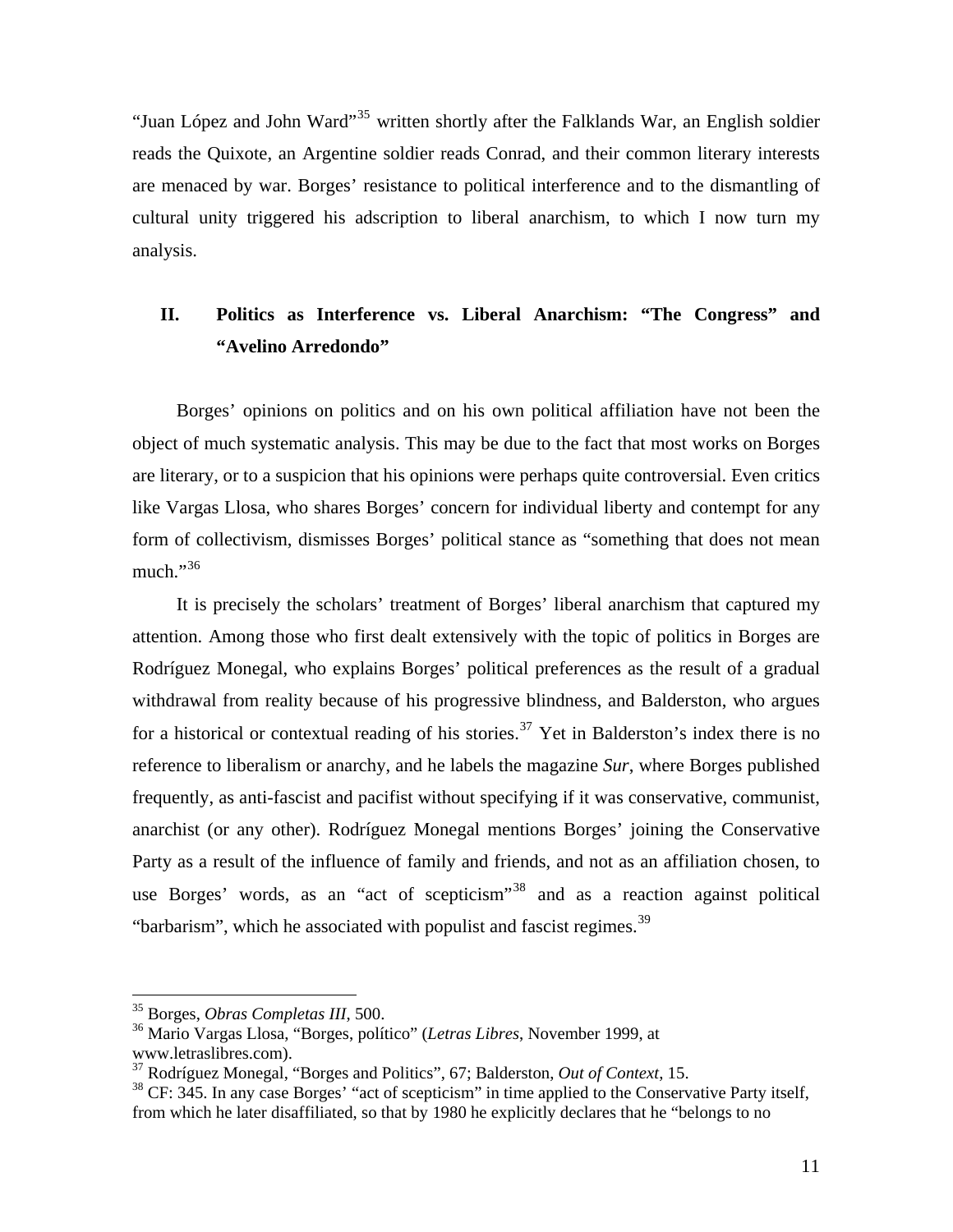Among those who acknowledge Borges' liberal anarchism there is somehow a partial or incorrect reading of it. Franco assimilates Borges' political philosophy to a libertarianism that "privileges the freedom of the powerful and is not concerned with liberation from economic oppression"; for González, Borges' anarchism is a theme that appears late in his works after he had abandoned the hope of a liberal government; according to Bell-Villada, Borges' "urbane liberalism" is an "idealist intellectual's interpretation; it sees political turmoil being brought about not by economic dislocations but by the mass appeal of a few seductive ideas"; and Rodríguez Luis aligns Borges with "European bourgeois liberalism."[40](#page-11-0)

To a certain extent these authors capture the spirit of Borges' stance, since he was indeed uninterested in economic analysis (and in economic issues at large), and he intensified his anarchism as the years increased as well as his suspicion that government interferes with individuals. Yet to think that his anarchism appears only late in his works, or to relate it to the freedom of a privileged few, or only to Europe, is to overlook several facts. For one, we know from his autobiography that he acquired his liberal anarchistic opinions early on from his father.[41](#page-11-1) Second, Borges did not identify with the "privileged few"; on the contrary, when writing an autobiographical note he declared that he "rejoiced in belonging to the bourgeoisie… the plebs and the aristocracy, devoted to money, gaming,

party". See Daniel Bourne, "A Conversation with Jorge Luis Borges", *Artful Dodge* (April 25, 1980, accessed from http://www.wooster.edu/artfuldodge/interviews/borges.htm).

<sup>&</sup>lt;sup>39</sup> See his articles compiled under the title "Notes on Germany and the War" where we read that Hitler's "only possible lesson is barbarism" (SNF: 203). Fascist ideas had spread rapidly among many argentines, who Borges described as deriving pleasure in evil and atrocity (SNF:205). His criticism of Nazism gained him recognition by an anti-fascist editorial community that awarded him the *Prix Formentor* in 1961, which brought him his international fame and resulted in the translation of his works to several languages (Woodall, *The Man in The Mirror …,* 193).

<span id="page-11-0"></span><sup>40</sup> Franco, "The Utopia…", 58; Gene Bell-Villada, *Borges and his Fiction: A Guide to his Mind and Art (*Austin: University of Texas Press, 1999 [1971]), 273-274; Julio Rodríguez Luis, "La intención política en la obra de Borges: hacia una visión de conjunto", *Cuadernos Hispanoamericanos*, 1980:170-199),179; José L. González, *Borges and the Politics of the Form* (New York and London:

<span id="page-11-1"></span>Garland Publishing, 1998), 198.<br><sup>41</sup> Borges and Di Giovanni Auto 41 Borges and Di Giovanni, *Autobiografía*, 30. Other authors also trace Borges' anarchist inclination to the influence of Macedonio Fernández, a writer and a close friend of his father who Borges met regularly (see Diego Tatián, "Borges y la política", n/d, p.13-14, accessed from

<http://lanic.utexas.edu/project/etext/llilas/vrp/tatian.pdf>, and Bell-Villada, *Borges and his Fiction*, 18-19. Whether Fernández introduced these ideas to Borges' father, or viceversa, is irrelevant to the fact that they both transmitted their anarchistic sympathies to the writer.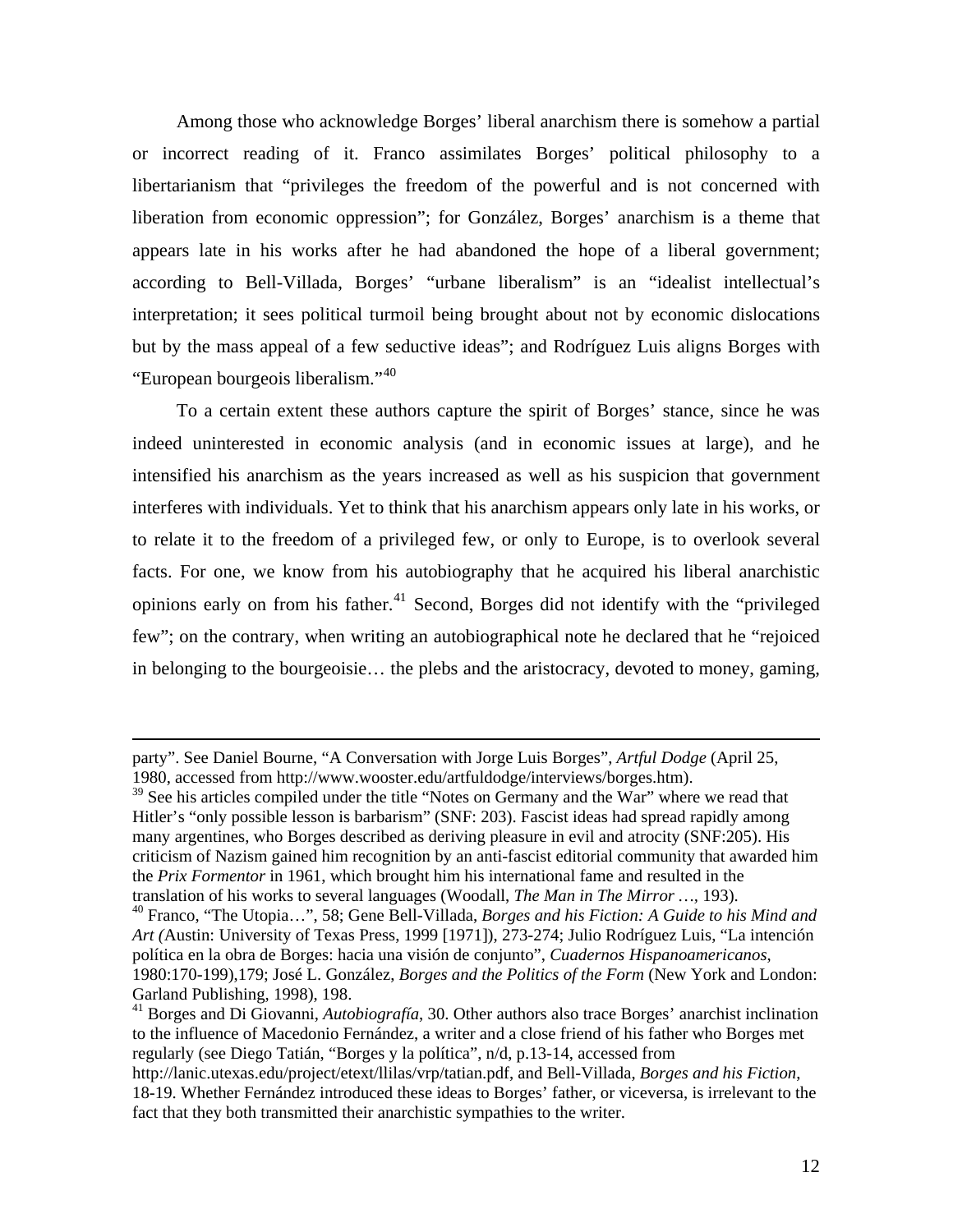sports, nationalism, success and publicity, seemed to him identical."<sup>[42](#page-12-0)</sup> Third, his thought should not be traced back to European influences only, since as it has been convincingly argued Borges is better understood at the crossroads of European and local, *criollo* influences.<sup>[43](#page-12-1)</sup> Finally, except for González<sup>[44](#page-12-2)</sup> the issue of Borges' liberal anarchism has remained under-analyzed, despite Borges' own insistence on it.

So what was Borges' liberal anarchism? According to Sylvan the term anarchy means "without head" and implies a decision-making process dispersed among all members of a polity, as opposed to governmental coercion and closed ideas of authority.<sup>[45](#page-12-3)</sup> In this sense, anarchy is not the Hobbesian depiction of the war of all against all, nor does it carry a connotation of disorder, but is rather a political stance that sees the State as corrupt, intrusive and aggressive. However, as with many political concepts, anarchy is a noun that needs to be accompanied by adjectives to avoid confusions. Conceptually, anarchy can be compatible with a communist organization that is inimical to liberalism insofar the latter defends a notion of private property absent in the former. From this angle, Borges considered himself a liberal anarchist, since he made it clear that "(…) no one has ever called me a Communist, a nationalist, an anti-semite  $(...).$ <sup>[46](#page-12-4)</sup> Moreover, his anarchistic dislike for the State translated into a distrust of the political *per se*, indistinctively understood as partisan activities, the activity of governing or as the establishment of national boundaries and identities. He was indeed reluctant to admit that countries should be a valid or at least a primordial category of political organization: "As I think of the many myths, there is one that is very harmful, and that is the myth of countries (…) All of those

<sup>42</sup> Borges, *Obras Completas III*, 505.

<span id="page-12-1"></span><span id="page-12-0"></span><sup>43</sup> Rodríguez Luis, "La intención política…",193; Beatriz Sarlo, *Borges: A Writer on the Edge* (London: Viterbo, 1993), 14, accessed in 2002 from *Borges Studies on Line*, [www.hum.au.dk/romansk/borges](http://www.hum.au.dk/romansk/borges) [44](http://www.hum.au.dk/romansk/borges) Even González (*Borges and the Politics…*, 180-186), who dedicates six pages to the analysis of

<span id="page-12-2"></span>Borges' anti-fascist stance, leaves only one page to the analysis of his anarchism, which he reluctantly sees as the last stage of Borges' individualism.

<span id="page-12-3"></span><sup>45</sup> Richard Sylvan, "Anarchism", in Goodin, R. and Pettit, P., *A Companion to Contemporary Political Philosophy* (Malden, Oxford and Carlton: Blackwell Publishing, 1993), 232.

<span id="page-12-4"></span><sup>46</sup> CF:345. From Gaus, G. and Kukathas, Ch., *Handbook of Political Theory (*London, Thousand Oaks and New Delhi: Sage Publications, 2004), 129, I gather that a synonym for liberal anarchism could be market anarchism or anarcho-capitalism. However, given Borges' indifference to economic issues in his case I prefer to use the adjective liberal in its broader connotation.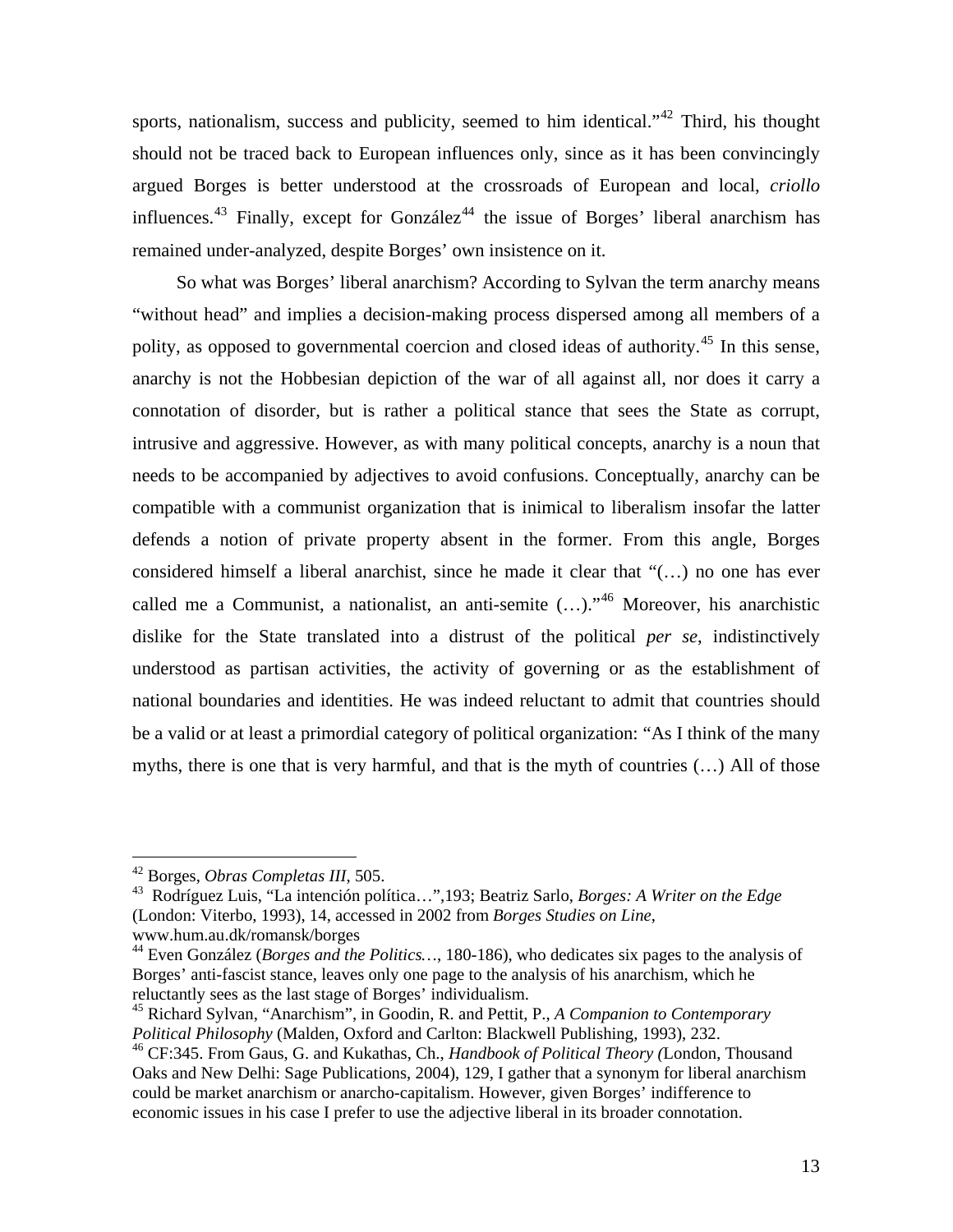myths that we impose on ourselves- and they make for hatred, for war, for enmity- are very harmful."<sup>[47](#page-13-0)</sup>

Borges' political stance had an historical as well as an intellectual source, and these sources converged in his critique of politics for interfering with individual endeavours by means of conflict, death, and humiliation. Civil strife and war were obviously the most extreme forms of state interference with individuals, generally, and particularly with Borges' own ancestors and family. His relative Francisco Laprida was killed in the Argentine civil wars of the 1820's, an event he depicts in the famous "Conjectural Poem."[48](#page-13-1) His great-grand father Isidoro Suárez fought in the wars of independence and was later exiled from Argentina due to civil strife, as he evocates in the poem "A Page to Commemorate Coronel Suárez, Victor at Junín."[49](#page-13-2) His grandfather, coronel Francisco Borges, served in a frontier post and died in a battle; his other grandfather, Isidoro Acevedo, took part in the wars of unification in  $1860$ 's.<sup>[50](#page-13-3)</sup> Although he died old and peacefully, his grandson envisioned him "killed by an army of shadows … in a dream for his motherland."<sup>[51](#page-13-4)</sup>

There were other contemporary forms of political interference that attracted the writer's attention. The growth of fascism forced him to speak against the domestic and foreign policies implemented since the early 1930's in his country and intensified during General Perón's administration.<sup>[52](#page-13-5)</sup> As a consequence of his political opinions, Borges was

<span id="page-13-0"></span><sup>47</sup> Bourne, "A Conversation…".

<span id="page-13-1"></span><sup>&</sup>lt;sup>48</sup> Written during Perón's administration, "Conjectural Poem" (CP:159-161) had, according to the author, a double meaning: to narrate Laprida's death to the hands of the barbarians, and to associate barbarism with the *peronist* regime (Mongé, "Conversaciones con...", 11). For Borges barbarian was anyone devoted to the use of violence and war. In Argentina, he associated barbarism with the *caudillos* (populist leaders who resorted to violence as a means of governing) such as Rosas and Perón (Borges, *Obras Completas III*, 505-507).

<span id="page-13-2"></span> $49$  SP:169.

<span id="page-13-3"></span><sup>50</sup> Di Giovanni, *The Lesson…*, 68.

<span id="page-13-4"></span><sup>&</sup>lt;sup>51</sup> Borges, *Obras Completas I-II*, 87. For further details of nineteenth-century Argentine military history and its effect on Borges' family see John Irwin, *The Mystery to A Solution: Poe, Borges and the Analytic Detective Story*, (Baltimore and London: John Hopkins University Press, 1994), 166, and Balderston, *Out of Context*,87-88.

<span id="page-13-5"></span> $52$  The "Manifesto de escritores y artistas", ["A Manifest of Writers and Artists"] published in the magazine *Antinazi* on March 22nd, 1945 (reprinted in Borges, *Textos recobrados (1931-1955)*, 355) illustrates this criticism. Directed against the military government with Nazi inclinations, the manifest - signed among others by Borges- condemns Argentina's international isolation imposed by a "succession of governments divorced from popular will" and calls for elections and democracy. President Perón was later elected by the popular will, but he continued the policy of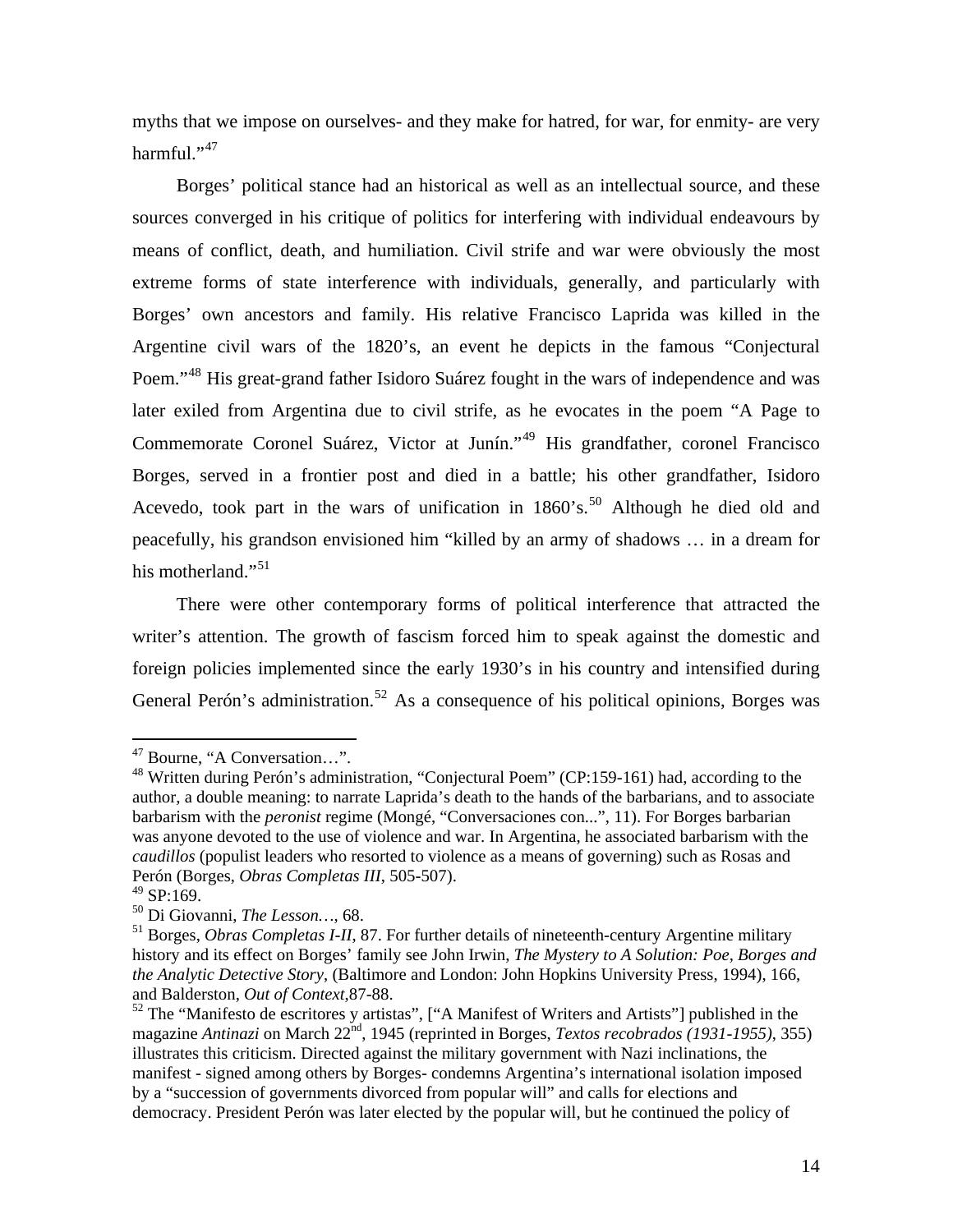dismissed from his position as Director of the National Library and was mockingly appointed Inspector of Poultry and Rabbits, an office he declined. In 1948, also under Perón's presidency, his only sister Norah spent a month in jail, and his mother was placed under house arrest for having "disturbed the public order" when singing the national anthem in the street.<sup>[53](#page-14-0)</sup> Besides Argentina's political problems, world history also gave him sufficient cause to protest. He and his family had to rush back home from Europe at the beginning of World War I, and at the outbreak of World War II he found himself surrounded by fascist sympathizers in Buenos Aires.

Intellectually, Borges adhered to Herbert Spencer's staunch defence of individualism and his distrust of government intervention in individual and social life. Spencer develops these ideas especially in his work *The Man vs. The State*, where he writes that "the great political superstition of the present is the divine right of parliaments."<sup>[54](#page-14-1)</sup> But Borges goes even farther than Spencer (who had ideas about how a *proper* parliament would act) and contests the very idea of representation in "The Congress", a story that calls into question the possibility of successfully representing and averaging the multiplicity of individualities in a single representative body. It is worth examining the plot more closely to bring out Borges' critique of the way political institutions function.

"The Congress"<sup>[55](#page-14-2)</sup> - which bears a "kafkian" title to his author<sup>[56](#page-14-3)</sup> - was inspired by the case of Anacharsis Cloots, an eighteenth-century French [baron](http://en.wikipedia.org/wiki/Baron) who dreamt of a universal family of nations, about whom Borges probably read in the [Encyclopædia Britannica](http://en.wikipedia.org/wiki/Encyclop%C3%A6dia_Britannica_Eleventh_Edition)  [Eleventh Edition](http://en.wikipedia.org/wiki/Encyclop%C3%A6dia_Britannica_Eleventh_Edition).<sup>[57](#page-14-4)</sup> Anacharsis Cloots is replaced by Alexander Glencoe in an ironic tale

isolation by pledging neutrality during rest of the War. Borges' adversion to Perón's regime became more pronounced, as did his critique of populism, which he associated with democratic politics until the early 1980's (see González, *Borges and the Politics*, 196, n.31).

<sup>53</sup> Woodall, *The Man in The Mirror*, 159.

<span id="page-14-1"></span><span id="page-14-0"></span><sup>54</sup> H. Spencer, *The Man versus the State, with Six Essays on Government, Society and Freedom,* ed. Eric Mack (Indianapolis: Liberty Classics 1981 [1884]),123. Scott Gordon in *The History and Philosophy of Social Science* (Londond: Routledge, 1991, 412-438) offers an extensive analysis of Spencer´s ideas on social evolution, minimal government, social ethics and individualist methodology and his widespread influence among nineteenth-century academics and intellectuals.  $55$  CF: 422-436.

<span id="page-14-3"></span><span id="page-14-2"></span><sup>56</sup> Borges, *Autobiografía*, 151.

<span id="page-14-4"></span> $57$  In [1790](http://en.wikipedia.org/wiki/1790) in the company of thirty-six foreigners and in the name of this embassy of the human race, Cloots declared that the world adhered to the [Declaration of the Rights of Man and of the](http://en.wikipedia.org/wiki/Declaration_of_the_Rights_of_Man_and_of_the_Citizen)  [Citizen.](http://en.wikipedia.org/wiki/Declaration_of_the_Rights_of_Man_and_of_the_Citizen) He took his pseudonym from Anacharsis, a philosopher of Scythia who lived in Athens in early VI BC. Source: Wikipedia, based in the [Encyclopædia Britannica Eleventh Edition](http://en.wikipedia.org/wiki/Encyclop%C3%A6dia_Britannica_Eleventh_Edition). Young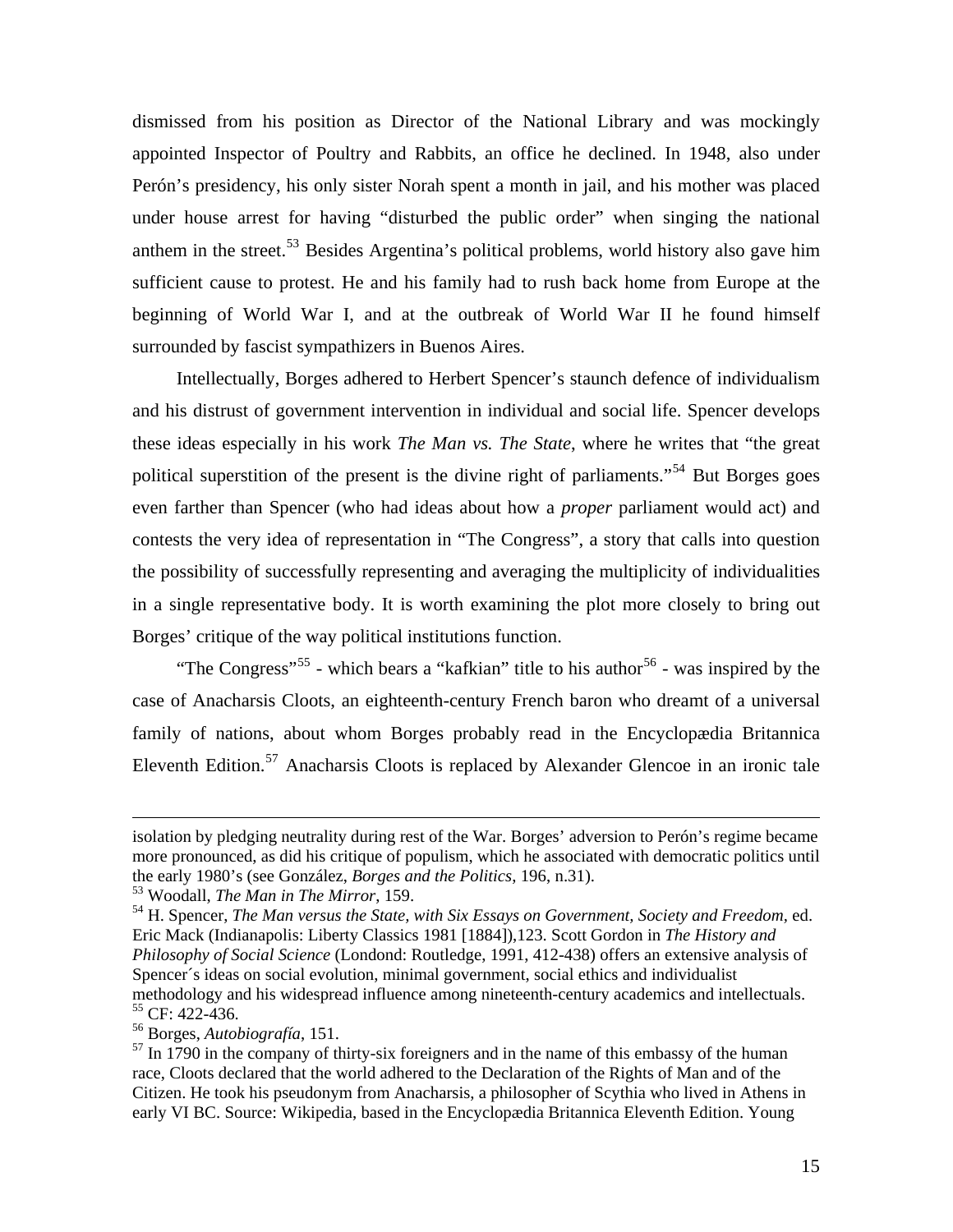about the attempt, and eventual failure, of a small group to form a body that could represent "all people of all nations". In the story, set in the 1970's, the narrator Alexander Ferri is a poor man who as a young student had arrived in Buenos Aires to make a living. Nothing extraordinary occurs to him until decades later, when he is invited to attend the meetings of a small group that assembles weekly for the purpose of doing something "more important and more secret" than the activities carried at the "pompous, dome-capped building" (an allusion to the real legislative body). The members of this Congress do not know what their exact role or purpose is. Ferri infers that they are "to discover gradually and without haste the goals that the Congress sought." The chairman is Glencoe, a rancher from Uruguay, who had failed to become a Congressman and had decided to found another Congress of greater scope.

Eventually the number of delegates to the Congress starts to grow. Inspired by the love of their job, some of them renounce their honoraria, and those who are not willing to do so leave, so that "only the faithful remained." As the debates unfold, someone warns that the problem with the Congress is that "designing a body of men and women which would represent all humanity was akin to fixing the exact number of Platonic archetypes, an enigma that has engaged the perplexity of philosophers for centuries." How many and what types of classes were to be represented? The ghost of John Wilkins appears at this point in the form of the humorous categories of representation that Borges suggests presents: "ranchers, Uruguayans, founding fathers, red-bearded men and men sitting in armchairs." Which should be represented? And "was one engineer sufficient to represent all engineers, even engineers from New Zealand?" In the task of finding a category for each delegate, Ferri is scornfully made the representative of wops by another delegate, Fermín Eguren. Chairman Glencoe immediately corrects Eguren and instructs Ferri to be the representative of immigrants, "whose labors are even now helping to build the nation".

Besides the "Platonic" difficulty of matching the diversity of reality with the idea of representation, the Congress also experiences the concrete problems Borges thinks characterize political organizations generally: overexpansion, rivalry, flattery, and the

Borges read the latter edition every night (Christ, *The Narrow Act*, 280), and he picked it as one of the five books that he would take to an island, together with two volumes of Gibbons' *Decline and Fall*, Russell's *Introduction to Math* (or a book by Henri Poincaré) and the Bible (see the 1963 interview with Mario Vargas Llosa, "Entrevista a Jorge Luis Borges", accessed from [http://www.clubcultura.com/clubliteratura\)](http://www.clubcultura.com/clubliteratura).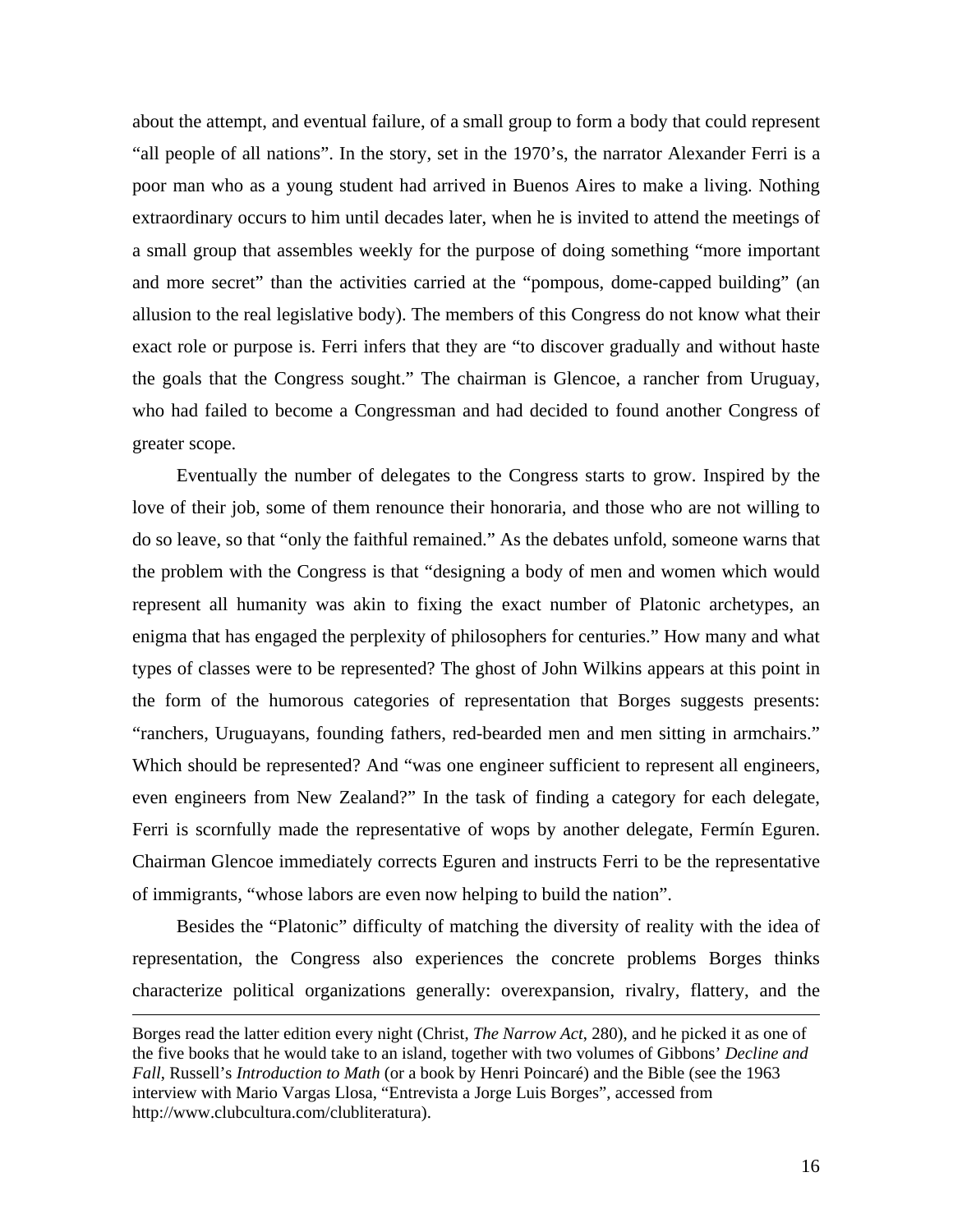burning of books. The overexpansion of Congressional activities is depicted in the accumulation of printed material. Members of the Congress first realize it can "not do without a library of reference books"; later they decide that the library should include "classics of every land and every language," and the list is eventually expanded to contain newspapers and "random collections of university dissertations, short stories, bulletins and theater programs." As the library grows, the packages begin piling up, without being catalogued and in improper places such as a wine cellar. The overexpansion of the Congress is also reflected in spurious expenditures. Since the delegates have to agree to the use of a common language to be used during their meetings, Ferri and Eguren are sent to London and Paris, respectively, to "do research." Both stay longer than initially instructed, squandering money for unofficial purposes. Ferri has a romantic affair (that he later discloses with remorse), and Eguren delays his return for the mere pleasure of being in Paris, where he spends "vast sums" of money.

Flattery and rivalry also characterized the meetings, where, according to the narrator, almost all the delegates speak to seek the approval of the chairman. Since only some delegates had remained after renouncing the payment of honoraria, their flattery of the chairman reveals the non-pecuniary aspects of the love of power, strong enough to find expression even among the "faithful." The rivalry between Ferri and Eguren present in their attempts to attract the leader's attention also points to the need for courage, a recurrent theme in Borges' work.<sup>[58](#page-16-0)</sup> Eguren is terrified one night when faced by an armed man, and is humiliated by Ferri's quick and effective reaction that challenges the aggressor to a duel and forces him into retreat. The humiliation that Eguren feels is ironic, since he had thought of Ferris as the "representative of wops," and not as helping to "build the nation." In his eyes, wops are useless, but in protecting him from an illegal violent death, Ferri had shown that he was indeed of great use. By protecting Eguren, can Ferri been seen to be contributing to the construction of a peaceful nation? On the one hand, the protection of the

<span id="page-16-0"></span> $58$  To Borges' eyes, "the religion of courage" had provided unity to the Argentines. In a 1955 piece Borges imagines the mission of tango "to give Argentines the belief in a brave past, in having met the demands of honor and bravery" ("A History of Tango", SNF:397-399). Courage stands out in this essay as a condition proper of some argentines, like gauchos and knife-fighters, but is not limited to them, for it is an "old cult" traceable to the Icelandic Sagas. Moreover, it is a faith based on "an awareness that God may be found in any man" (SNF:403-404). For a connection between courage and politics in Borges' stories, and for an elaboration on his late repentance of his "cult" of courage see Salinas, "Inequalities in Fiction".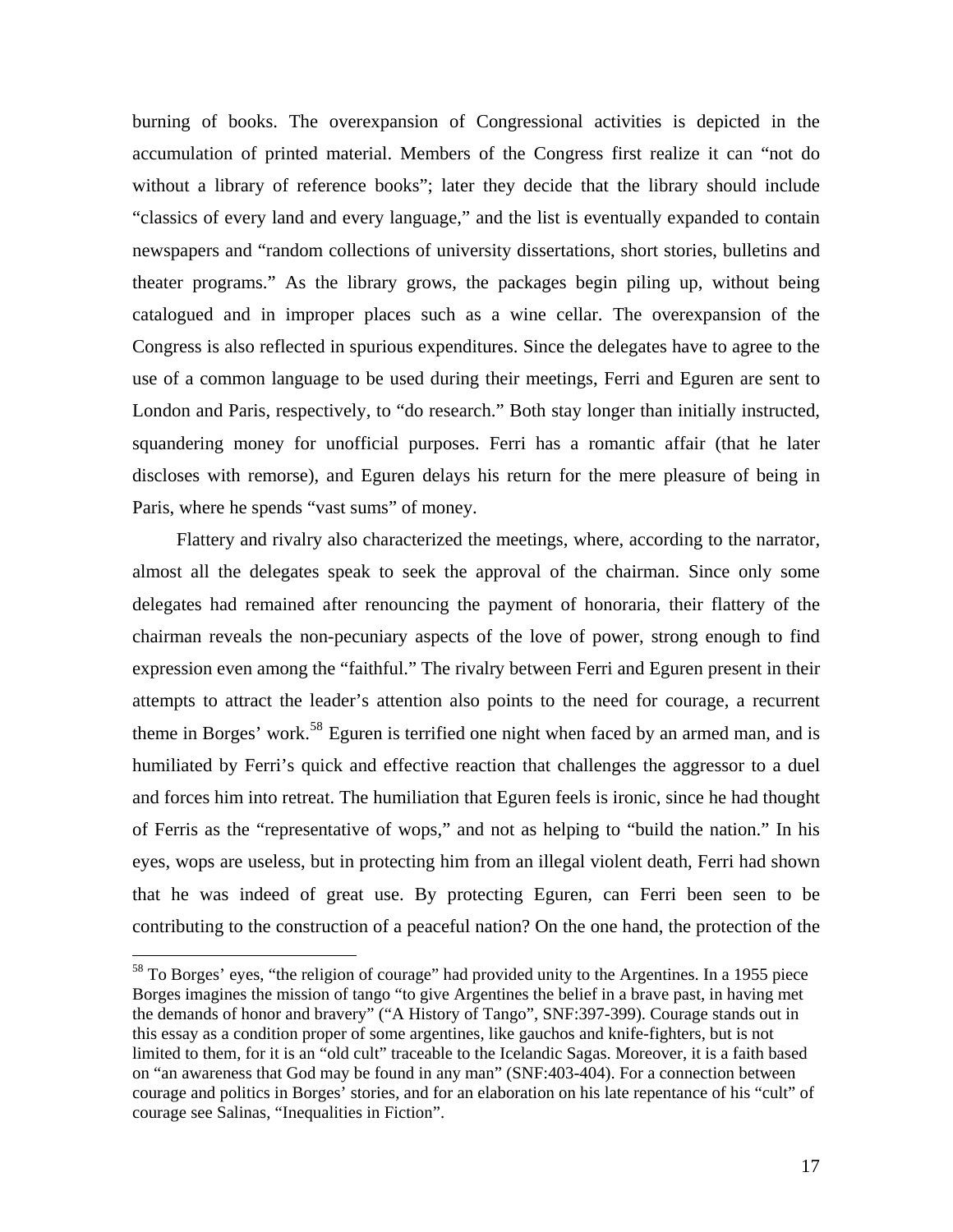right to live is a necessary implementation of the rule of law, which is, in turn, a major building block of a peaceful nation. On the other hand, by attempting to engage in a duel rather than calling the police, Ferri was bypassing and possibly undermining the institution of law and order, in effect, by taking the enforcement of the law into his own hands. It is not possible to see from this single story whether Borges thinks that the police are irremediably ineffective or corrupt and that Ferri was, therefore, justified.<sup>[59](#page-17-0)</sup>

Finally, the chairman orders the group to burn all the books in the Library: "Every few centuries the Library of Alexandria must be burned," he says, and so confirms Borges' opinion about the prince's "usual occupations." In deciding to burn the books without consulting with the deliberative body, Chairman Glencoe acts according to another of Borges' views concerning the tendencies of politicians: the disposition to abuse power. Strangely enough, nobody in the story reacts negatively to his decision, perhaps they already knew what was about to happen, or perhaps they always felt the Chairman would have the final word. In any case, when he hears from Glencoe that the Congress is not a specially defined group of people but that it "embraces the entire world," Ferri promptly agrees and thinks that "The Congress truly and secretly exists, it is the universe and ourselves," a statement that points directly to the inadequacy of any form of representation, and consequently to the inadequacy of modern representative governments as we know them. At the end of the day the efforts to create the Congress fail, not because of Glencoe's authoritarian will or the group's internal disputes, but due to their fallibility, that is, their failure to grasp the truth of the complexity of "universe".

Just as "The Congress" addresses the problems of representation, so "Avelino Arredondo" is set in the context of a dysfunctional regime that provokes a political assassination. Both stories reflect the recurrent problems of politics as Borges sees them; in a way the first story presents the causes of those problems and the second story depicts their

<span id="page-17-0"></span> $59$  Borges suggests a reason that Argentines generally did not obey the laws when he observes that Argentines do not identify with the State because "governments in this country tend to be awful" (SNF:309). For an account of the Argentine disrespect of the State as causing an endemic legal anomie and socioeconomic underdevelopment see Carlos Nino, *Un país al margen de la ley*  (Buenos Aires: Ariel, 2005), who proposes civic education and institutional reform as remedies. But Nino begs the problem that Borges detects: among the public officials, who and why and how are they supposed to implement civic education programs and institutional reform, if most of the officials "tend to be awful"?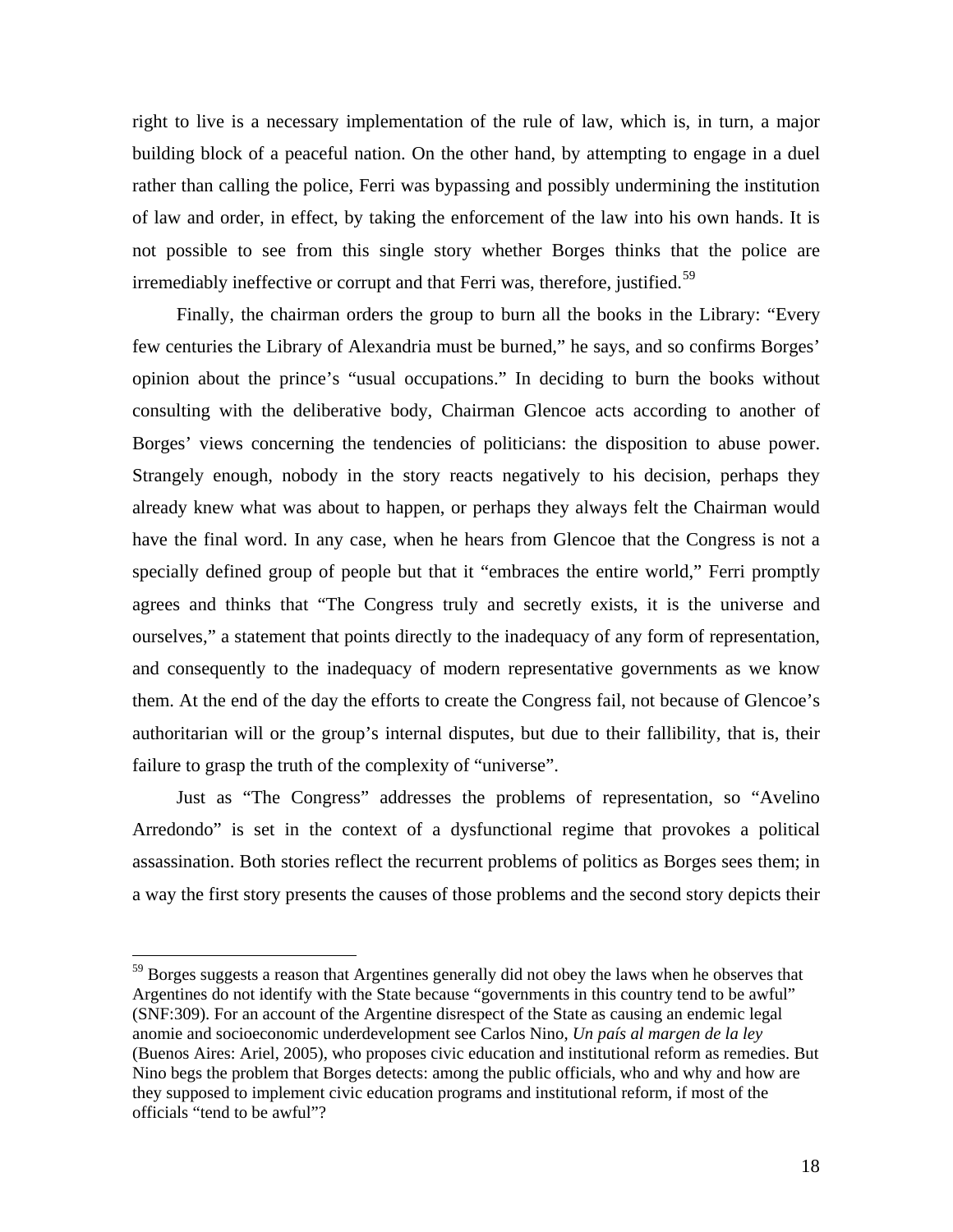most extreme effect. "Avelino Arredondo"<sup>[60](#page-18-0)</sup> is based in a real event that took place in Uruguay in 1897, when President Juan Idiarte Borda was killed by a young man of his own Colorado Party, which was ruling the country amidst civil conflicts and war.<sup>[61](#page-18-1)</sup> The killer was Arredondo, a young clerk and student of law disenchanted with the cronyism and factionalism of political bosses and party machineries. He resorted to political assassination in what, he later declared, was the only way of achieving justice and restoring political stability to his country. $62$ 

Borges' story focuses on Arredondo's careful preparations for the crime. Months before the selected date, he tells his friends and his fiancée that he is going to the country for a while and bids them goodbye. He then spends months inside his house, with the Bible, his servant and the rain as his only companions. During his long seclusion, he plays chess and awaits the moment of his "joy and liberation." Occasionally, he thinks of his fiancée but instantly drives the thought away and reminds himself that he should not long for what is unavailable. One night he goes out to a bar and runs into a group of soldiers who shout that it is "outlawed to give news about battles" and insist that he say *Viva el Presidente!* [Long live the President!]. Arredondo complies with their order despite his hatred of the President, but he tells himself he is not a coward, as he proves on August  $25<sup>th</sup>$  when he shoots President Idiarte Borda in a public parade and turns himself in. He then declares that he had broken with his friends and his fiancée so as not to implicate them, and that he had not looked at newspapers so that nobody could say they had incited him into the crime. Claiming to have acted alone, he is convicted of the crime and imprisoned.

"Avelino Arredondo" is the application of the Borgesian notion of politics as interference in a concrete historical event. $63$  The plot transpires in the context of enduring instability, the use of force and clientelism to sustain power, and the consequent civil conflict leading to war and murder. There is a vivid contrast between these violent

<span id="page-18-0"></span> $60$  CF: 472-476.

<span id="page-18-1"></span><sup>61</sup> A. Hurley, "Notes to the Fictions", in CF:563-564.

<span id="page-18-2"></span><sup>62</sup> D. Alvarez Ferretjens, *Crónica del Periodismo en el Uruguay*, (Montevideo: Fundación Hanns Seidel/Ingenio S.A.,1986), 285, in Belén Riguetti, "Periódicos: museos de minucias efímeras", 2006:9, accessed from [http://www.analisis.edu.uy/monografias/riguetti\\_periodicos.pdf](http://www.analisis.edu.uy/monografias/riguetti_periodicos.pdf)

<span id="page-18-3"></span><sup>&</sup>lt;sup>63</sup> Although "Avelino Arredondo" is situated in South America, the theme of political assassination is not uniquely identified with that region. Borges also deals with an individual who commits a politically-inspired murder in his one-page "In Memoriam, J.F.K" (CF: 326), where he observes that the killer of Kennedy acted alone, as did the killers of Cain, Lincoln and Idiarte Borda.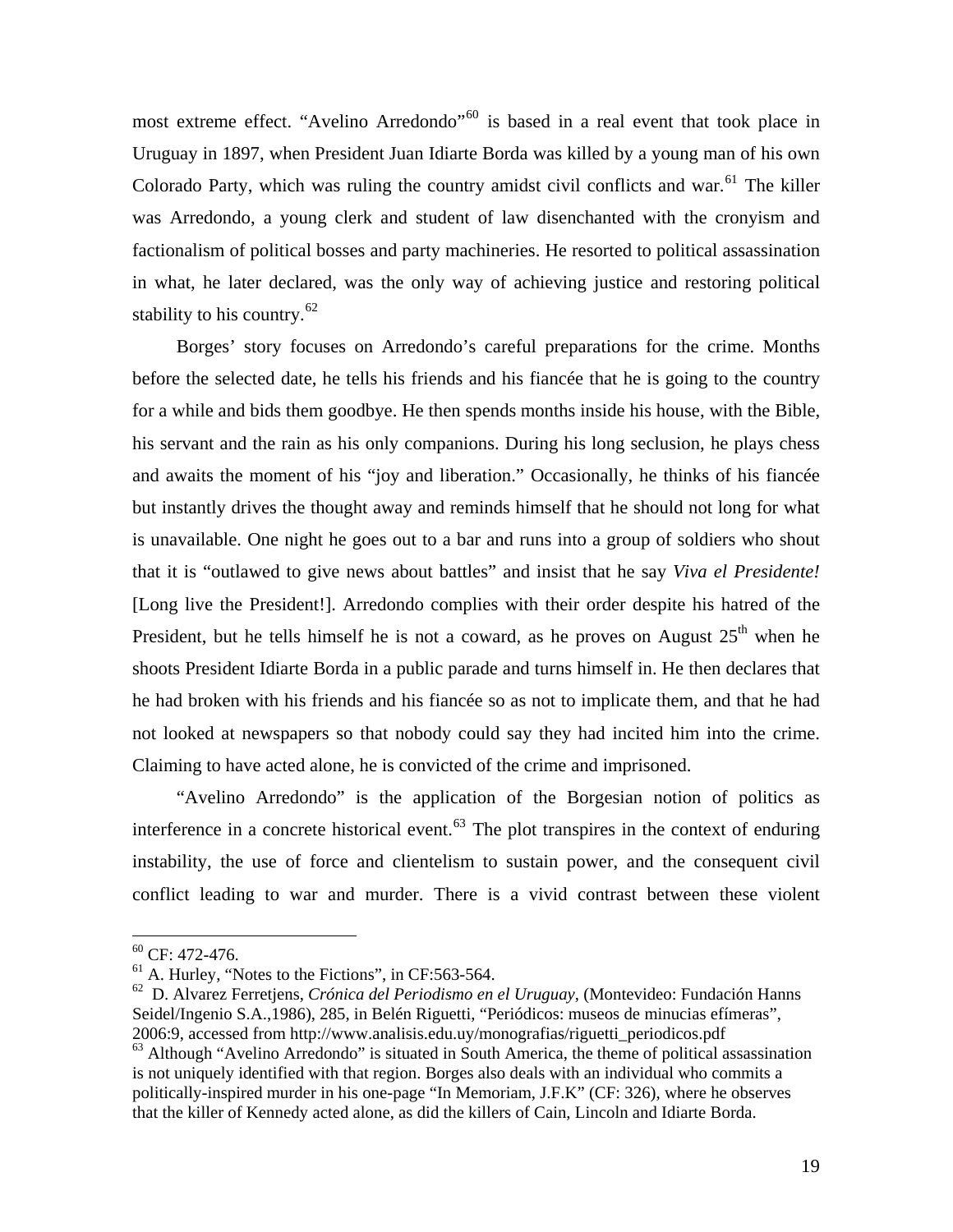conditions and Arredondo, who acts to secure peace and assumes the responsibility for that action with serenity. There is no explicit evaluation of Arredondo's actions in the story; the reader witnesses an account of the facts and of his feelings in the same way that he would read them in a newspaper chronicle. The text must not be read as an apology for violence or of political assassination, but rather as an expression of Borges' interest in taking political events as inspiration for his stories. Given that political factions and their devastating effects have been rampant in Latin American history, it seems only natural that Borges would deal with these topics in his fiction.

The issue of factions in the story brings to mind Madison's fear that, in seeking to eliminate factions, the cure would be worse than their effects. Borges replicates Madison's fear, but he does not share the hope that an extended republic would mitigate the evil effects of faction, because of his doubts about any representative regime succeeding in such task. So, where Madison talks of the necessity of government due to the non-angelical nature of men, $64$  Borges defends liberal anarchy due to the non-angelical nature of politicians. Read together with "The Congress," "Avelino Arredondo" highlights the shortcomings and impediments -conceptual and factual- in the working of all political institutions.

However, Arredondo's crime is also an example of fallible human nature on account of his mistaken belief that an assassination is an acceptable and effective means of solving a country's instability. To see why Borges might think the fallibility of self-sufficient individuals might be less problematic in anarchy than in alternative regimes, we should ask: would Avelino's crime have taken place in an anarchistic setting devoid of the struggles for political representation? I venture to say that probably not. Since the crime took place, and civil strife was rampant, the question is which of the two - anarchism or the established regime- is worse in its effects. Leaving aside utilitarian calculations about the number of victims in each scenario, Avelino's intention is to fight against the uniformity imposed by Idiarte's faction, whilst from the soldiers and Avelino we gather that Idiarte aims at erasing opposite factions altogether. Again, as Madison observed, "The latent causes of faction are thus sown in the nature of man" (…) "that the *causes* of faction cannot be removed; and

<span id="page-19-0"></span><sup>64</sup> Publius, "Federalist No.51", in Madison, Hamilton and Jay, *The Federalist*, ed. G. Carey and J. McClellan (Indianapolis: Liberty Fund, 2001 [1787-1788]), 269.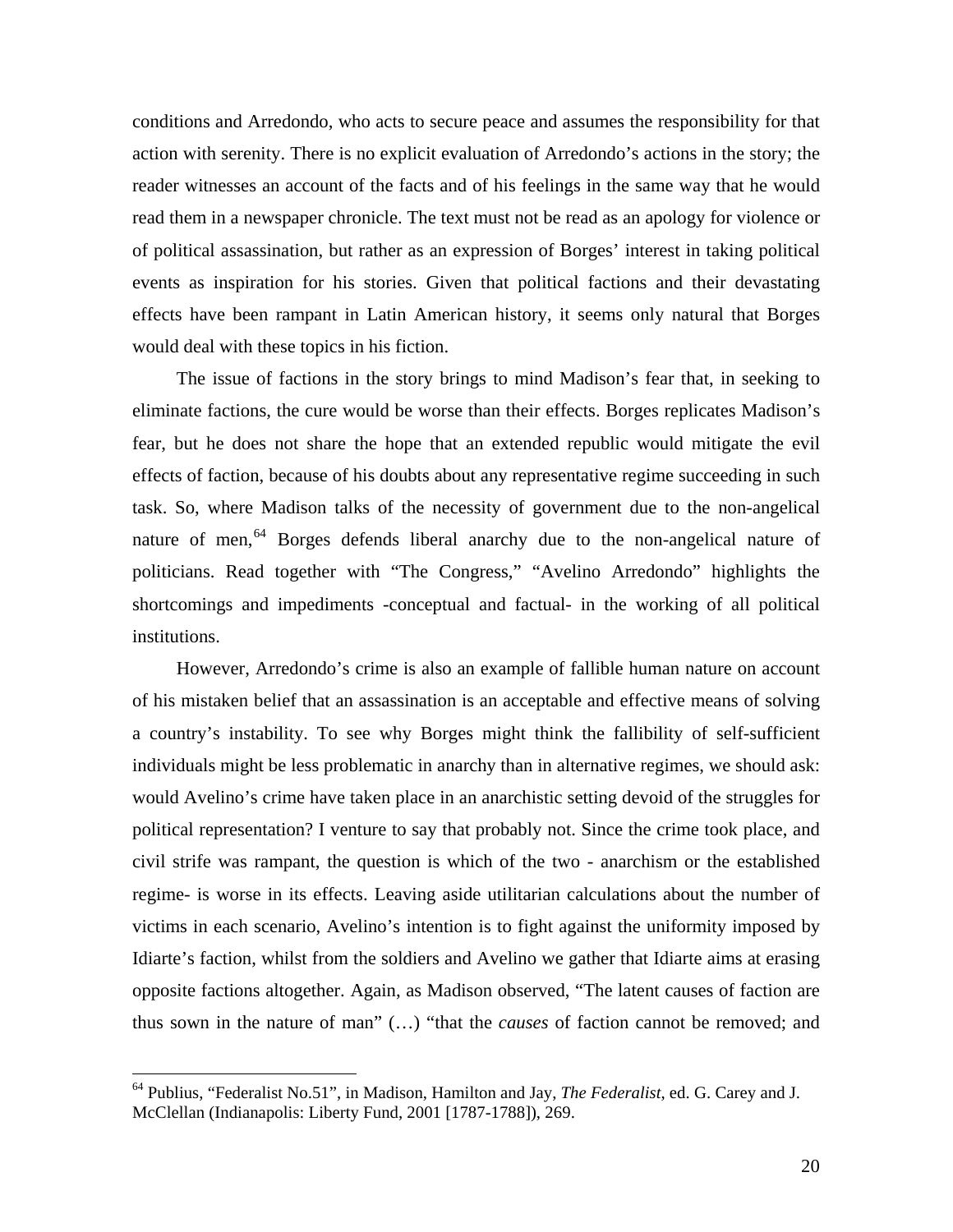that relief is only to be sought in the means of controlling its *effects*."[65](#page-20-0) Arredondo fights authoritarianism because he understands the need to combat the effects of factions. The soldiers are deceived into supporting an authoritarian regime that promises order by suppressing opposition, but that succeeds only in fostering widespread violence. At the end of the day, and when compared to Arredondo's motivations, the existing political regime seems to be a more egregious example of human fallibility.

Borges' story was inspired by a pamphlet written by Luis Melián Lafinur (*Causa política de Avelino Arredondo*, 1898), the counsellor for Arredondo's defence and Borges' second uncle.<sup>[66](#page-20-1)</sup> In an afterword to the book, Borges informs us that his uncle had asked that Arredondo be pardoned, but that the judges sentenced him to five years in prison. According to Bolón, the perspective of Melián Lafinur's pamphlet is diametrically opposed to Borges' inasmuch as it defends the *collective* nature of the crime.<sup>[67](#page-20-2)</sup> When justifying his stance, the counsellor argued that governments inspired fratricide and murder, and that civil wars foster insanities like Avelino's. He concluded that Avelino should be pardoned, therefore, because he acted out of "patriotic and noble motives." In reversing Melián Lafinur's argument by pointing to the *individualistic* nature of the crime, Borges insists on the pre-eminence of individual choice and individual responsibility.

Borges not only highlights Arredondo's stature but assigns him a place in the nation's political memory by (mis)informing in the afterword that a street in Montevideo bears Arredondo's name. This information is inexact and also ironical, because it is supposed to be based on microfilms of the newspaper, *El Día*, dated August  $20<sup>th</sup>$  -31<sup>st</sup>, 1897, which contained the news and comments on the crime, and *La Razón*, dated August  $26<sup>th</sup>$ , that had long disappeared from the National Library in Montevideo.<sup>[68](#page-20-3)</sup> The disappearance is not surprising, because *El Día* had been the voice of the Colorado Party in opposition to Idiarte and *La Razón* had published a long article accusing Idiarte of being solely responsible for

<span id="page-20-1"></span><span id="page-20-0"></span><sup>65</sup> Publius, "Federalist No. 10", in Madison, Hamilton and Jay, Ibid., 43-45. Italics in the original. 66 Paulo Rocca, "El Uruguay de Borges", (*Fragmento* 28/29, Florianópolis, 2005), 215, accessed from<http://www.periodicos.ufsc.br/index.php/fragmentos/article/viewFile/8142/7560>

<span id="page-20-2"></span> $67$  Alma Bolón, "Avelino Arredondo. Diversas ficcionalizaciones de un acontecimiento histórico", in *Variaciones Borges*, July 2005, accessed from

[http://goliath.ecnext.com/coms2/gi\\_0199-5042003/Avelino-Arredondo-diversas-ficcionalizaciones](http://goliath.ecnext.com/coms2/gi_0199-5042003/Avelino-Arredondo-diversas-ficcionalizaciones-de.html)[de.html](http://goliath.ecnext.com/coms2/gi_0199-5042003/Avelino-Arredondo-diversas-ficcionalizaciones-de.html)

<span id="page-20-3"></span><sup>68</sup> Bolón, "Avelino Arredondo", 2005.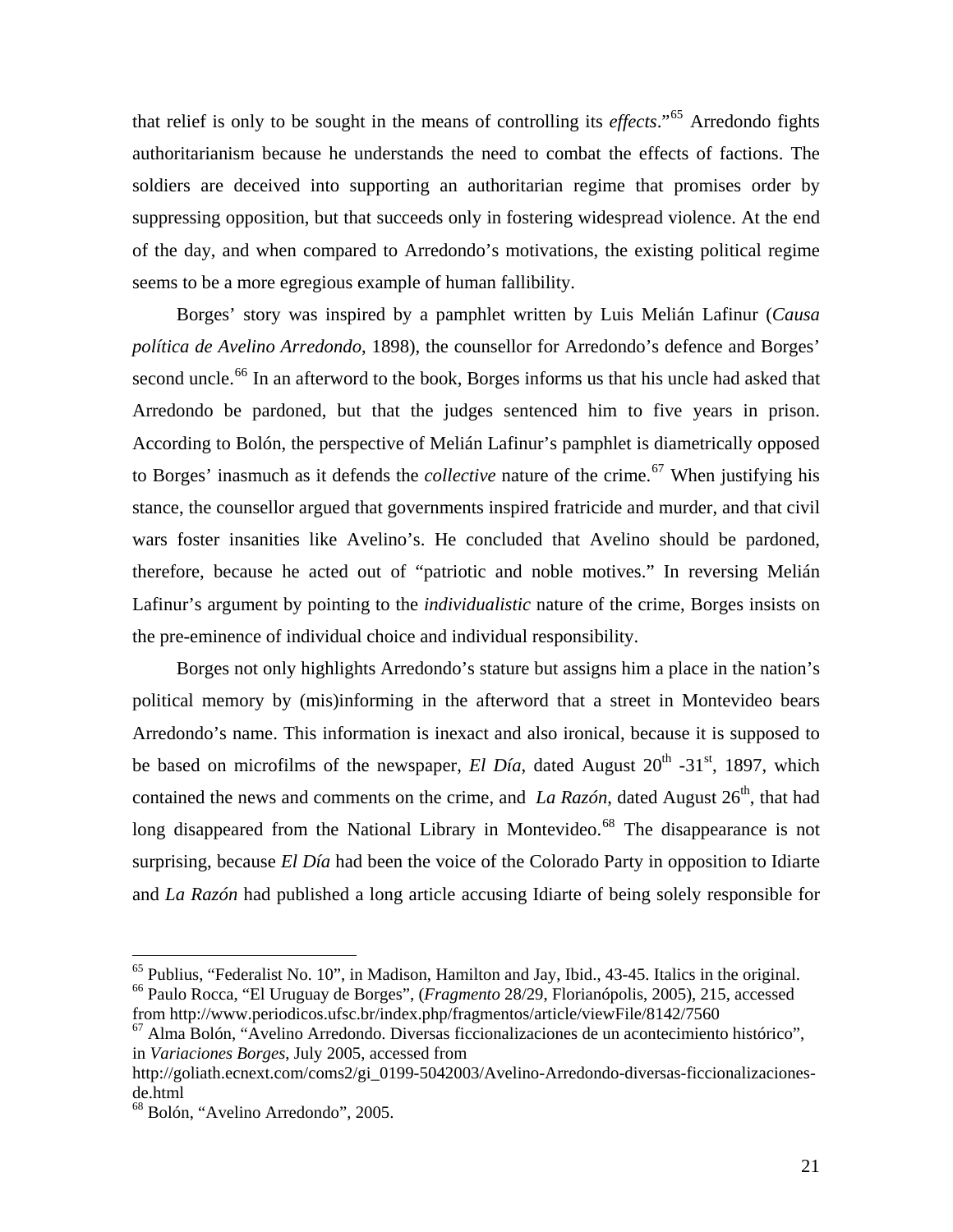the failure of the pacification attempts. $69$  Borges was aware of this historical lacuna and rescued Arredondo from oblivion by making him part -at least in fiction- of the construction of the national memory.<sup>[70](#page-21-1)</sup>

In addition to taking personal responsibility for his own actions, Borges' Arredondo is exemplary in knowing that he is able to carry out the task he has set for himself, and adhering to his understanding of his civic duty to help restore order to his country. Avelino complies with the soldiers' command at the bar not because he is a coward; he is not. He obeys in order to remain unnoticed and perhaps to remind himself that he had a higher aim. In detaching himself from the affection of his friends and his fiancée, he exercises a sort of emotional self-restraint for the sake of a political cause. He often thinks tenderly of those he loves, but he knows that they cannot be involved in the execution of his plan. In these regards, Avelino embodies not only the self-sufficient and responsible political man, but equally importantly, the self-aware and self-restrained embodiment of the demands of civic ethics. The fact that Avelino is misguided about how to achieve stability does not invalidate the priority these demands had for him. I will further analyze the issue of civic ethics and its political implications in the next section.

## **III. Institutional Order and Civic Ethics. "The Bribe" and "Our Poor Individualism"**

Borges' case for liberal anarchism (constructed on the idea of a strong individual) and his simultaneous yearning for an orderly civil life may be reconciled by looking at the role of civic ethics in his stories and opinions, in which self-restraint is seen as the condition for an orderly institutional setting. For him, ethical conduct understood as compliance with the

<span id="page-21-0"></span> $69$  Riguetti, "Periódicos", 15.

<span id="page-21-1"></span> $^{70}$  Borges thus puts into practice Appiah's notion that "the metaphor of a national memory has to be cashed out in terms of the stories that citizens tell one another about the nation, the tales they tell their children. These are produced from oral and literary traditions whose shape is the product of choices and decisions of exercises of power and acts of judgment and resistance—in short, of politics" (Kwame Appiah, "Global Citizenship", *Fordham Law Review*, Vol. 77, Nº 5, 2005:2375- 2392, accessed from

<http://law.fordham.edu/ihtml/page3.ihtml?imac=1137&pubID=500&articleid=2311>), 2386. It does not pertain to governments alone to decide who will belong to the national memory; it also belongs to the literary tradition, which may even be a stronger force.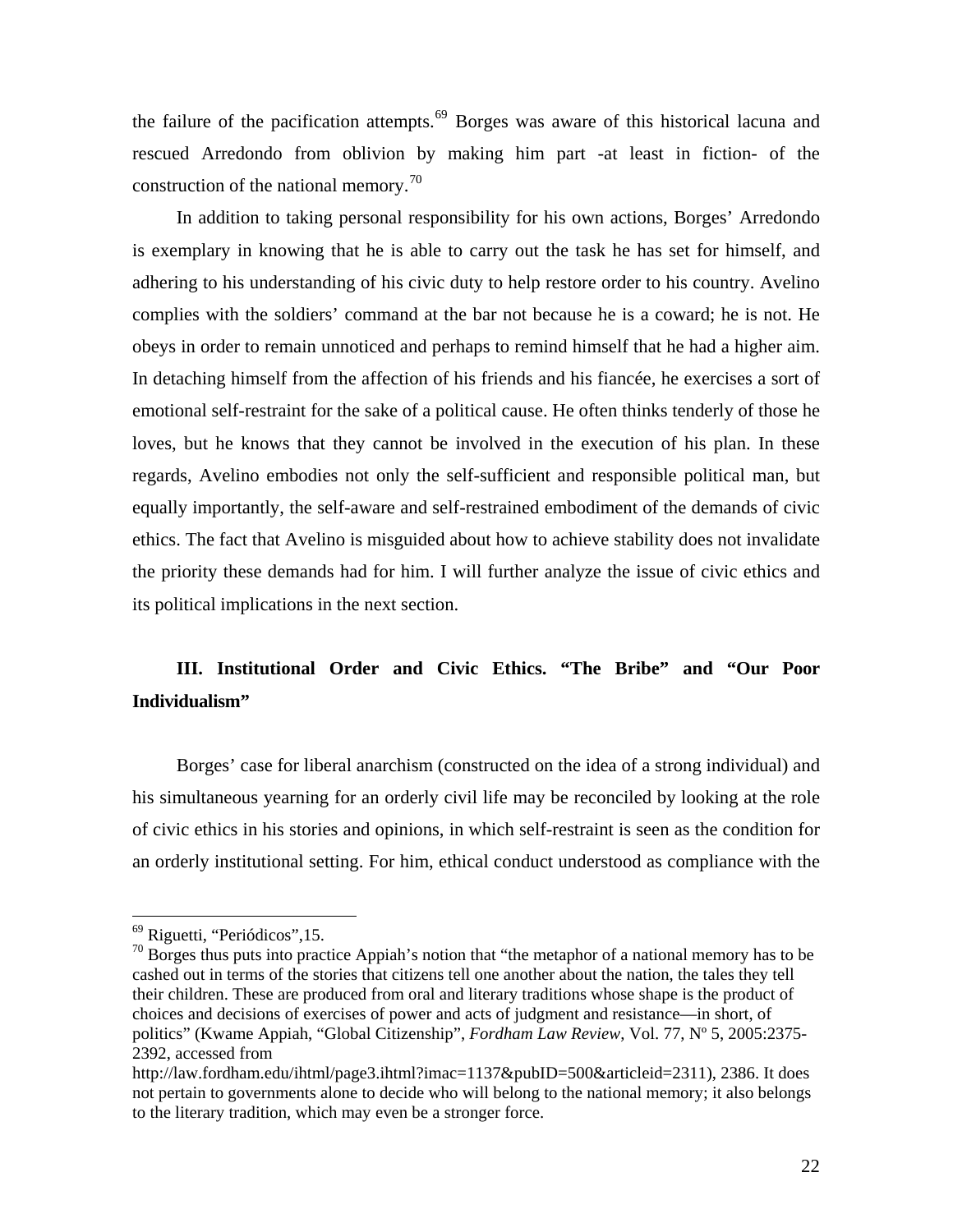expected social rules is indispensable to the good functioning of any human institution. Non-compliance as an attitude emerging from a self-interested individualism unconcerned with the rules of social order tends to generate conflict. In other words, individualism in conjunction with lawlessness - that is, liberal anarchism without an ethics of self- restraint is prone to generate political interference meant to resolve it resulting in violence.

The ethics of self- restraint envisioned by Borges mandates taking actions contrary to one's self-interest. This is shown in "The Bribe",<sup>[71](#page-22-0)</sup> a tale about two professors working at the same university in the southern United States, Dr. Winthrop, a native of Boston, and young Professor Eric Einarsson, originally from Iceland. Winthrop is a scholar of Puritan origins who has "found it hard to adapt to the customs and prejudices of the South". At one point Winthrop has to advise the head of his department whether Einarsson or his friend, American Professor Locke, should chair a conference. Both possess sufficient academic credentials. Einarsson's "sharpness and impertinence had won him general dislike," but would make for a better moderator at the conference than Locke with his shy and taciturn disposition. An article is then published that indirectly calls into question Dr. Winthrop's pedagogical method; the article is signed by E.E. followed by the institutional affiliation of the author. A few days later, Einarsson is selected to chair the conference and comes to Winthrop's office to thank him. He then confesses that by publishing the article he had intended to use Winthrop's fair-mindedness to favour his own interest in chairing the conference, since the latter would feel ethically obliged to appoint someone who had criticized his work. Thus, Einarsson induces Winthrop to follow his "sense of right and wrong" with that "curious American passion for impartiality." In doing so, Winthrop consciously acts against his own self-interest in seeing his critic deprived of the position and ends up recommending him for the conference.

Borges wrote that "The Bribe" "could not have happened anywhere else," since it reflects what he admired about the American Protestant ethos: a commitment to "doing what is right" and to impartiality.<sup>[72](#page-22-1)</sup> Borges' first visit to the U.S. was in 1961, which

 $71$  CF: 466-471.

<span id="page-22-1"></span><span id="page-22-0"></span><sup>72</sup> See Borges and Di Giovanni, *Autobiografía*,143. Could Winthrop's renunciation to self-interest have happened elsewhere? Borges' story "Guayaquil" (CF:390-396) also deals with an academic encounter between two professors working in Argentina, and parallels a historical meeting between two military heroes of the Latin American wars of independence, Bolívar and San Martín. After the meeting San Martín withdrew from the battlefield for reasons never made public. Contrary to the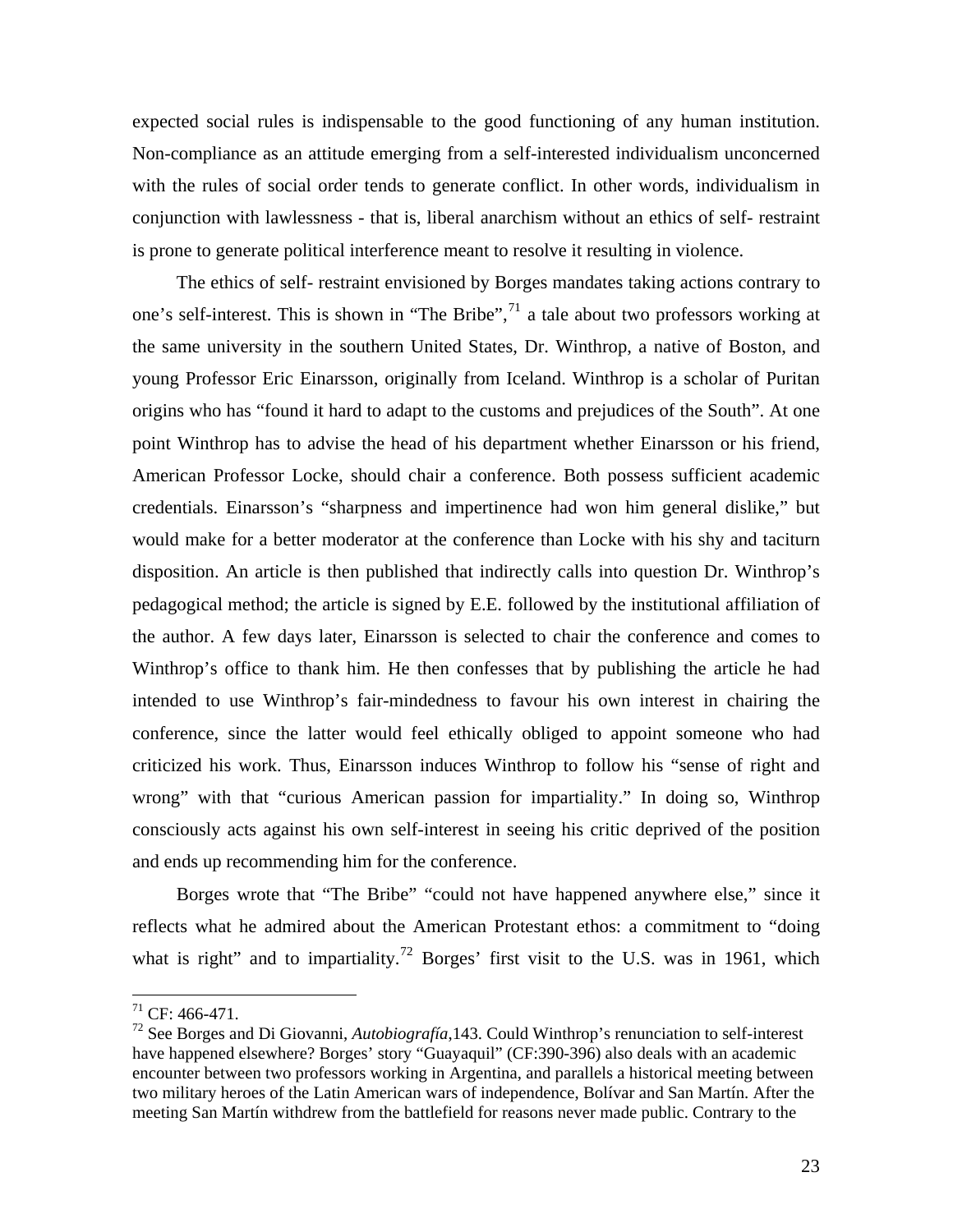possibly explains the growing presence of ethics in his late works. In the prologue to *In Praise of Darkness* (1969) he writes that "one of the virtues that make me prefer Protestant nations to Catholic ones is their concern for ethics."<sup>[73](#page-23-0)</sup> In the beginning of the story, the author contrasts the protestant ethos with the "prejudices of southern U.S."; elsewhere, he contrasts it with South Americans, who "tend to think in terms of convenience" while "people in the United States have an ethical attitude."<sup>[74](#page-23-1)</sup>

The opposite of the American ethos is specially reflected in the Argentine case, which Borges lucidly analyzes in several essays. In the early piece "Our inabilities" (1931), Borges complains about the average Argentine person who "insists on irreconcilable differences with outsiders" and who refuses to "admit them as responsible members of this world."<sup>[75](#page-23-2)</sup> Winthrop's decision to favour a foreigner with the Conference chair would have never occurred in the southern country, trapped in a "megalomaniac will" that predisposes people to "hate" each other. The concern for impartiality is replaced by a "poverty of imagination and resentment" that Borges criticizes "with no joy."

Borges elaborated his comparison of the cultural ethos in North and South America in his 1933 article "A Sentence by Quixote" where he compares and distinguishes the Argentine/Spanish attitude towards law and order – which we may describe as suspicious and distant- with other western nations that possess "a passion for legality," and in particular, with the American attitude pulled simultaneously by a passion for both "adventure and order."[76](#page-23-3) In his eyes, the American natural hero is the policeman, vigilante, or any person that collaborates with him in enforcing the law. No Argentine would praise this collaboration, and their natural hero may also be an assassin. If the Argentines feel "that law infringement is not a virtue," they are also open to the idea that it may not be a sin.

idea that in "Guayaquil" one of the professors stoically renounces to self-interest (Franco, "The Utopia of a Tired Man",77), the plot is more about defeat inflicted by the winner's strength of will, as is made clear by the fact that Schopenauer is mentioned three times in the story. Winthrop's decision thus remains unique, reflecting Borges' opinion that it could not have happened elsewhere. For a historical background supporting the interpretation that Bolívar's "victory" was mostly conferred by facts and not by San Martín's stoic choice see E. Williamson, *The Penguin History of Latin America,* (London: Penguin Books, 1992), 227-228.

<span id="page-23-0"></span><sup>73</sup> CF: 332.

<span id="page-23-1"></span><sup>74</sup> Borges and Di Giovanni, *Autobiografía*,144.

<span id="page-23-2"></span> $^{75}$  SNF: 56-58.

<span id="page-23-3"></span><sup>76 &</sup>quot;Una sentencia del Quijote", in Borges, *Textos recobrados (1931-1955),*62-65.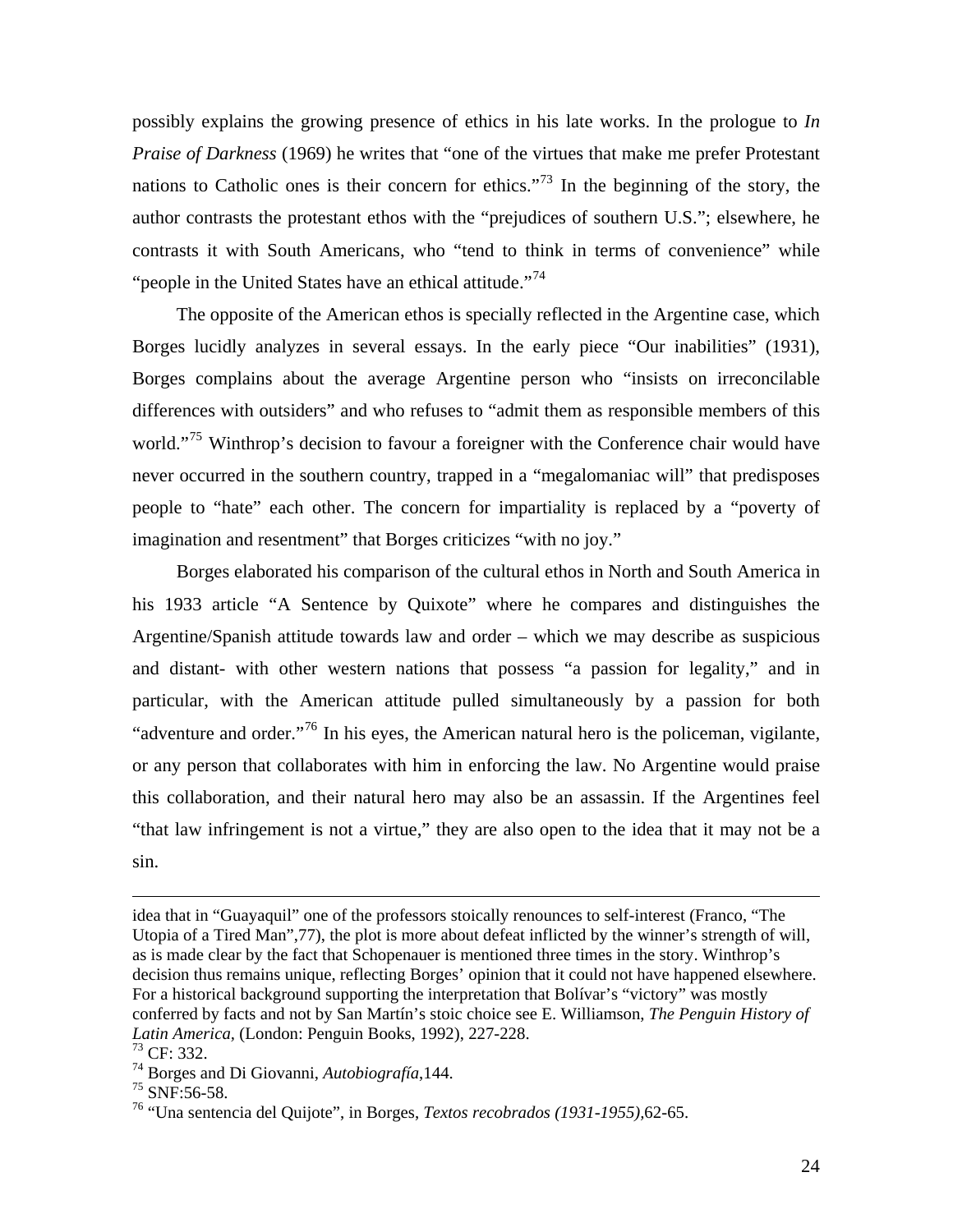The Argentine ethos and its political implications are examined in the essay "Our Poor Individualism",<sup>[77](#page-24-0)</sup> where Borges looks at its origins and justification. He traces the indifference to legality back to the Spanish heritage, as illustrated by Don Quixote's dictum: "Let each answer for his own sins. (…) It is not fitting that honest men should be the instruments of punishments inflicted on others, when they are in no way involved."<sup>[78](#page-24-1)</sup> When the concrete individual is not harmed, he should not take part in enforcing law or duty. Eventually, the individual finds his place living "at the margins or in spite of the government," contributing to the creation of a culture of individualism unconcerned about the political community. Curiously, in this essay Borges finds this individualistic feature very promising, because in a time in which both fascism and communism had a growing appeal, he hoped that Argentine individualism would make a contribution to the world by "protecting the individual from the State." In "A History of Tango" Borges repeats the idea that Argentines, unlike North Americans and most Europeans, do not identify with the State. For him, the State and by implication, its laws and regulations, are seen by his countrymen as constraining freedom.[79](#page-24-2)

Decades later, his hope of an "Argentine contribution to the world" evaporated, when the writer realized that Argentina did not profit from the practice of isolated individualism, precisely because "politics is the contrary"; it is about "engaging with the whole." The Argentine author argued that thinking in terms of concrete persons undermines the sense of community and crowds out thinking in terms of ethics, which is by definition the field of abstract and general rules.<sup>[80](#page-24-3)</sup> Thus, the late Borges deplored the type of individualism indifferent to the community, one that breeds a lack of social ethics and causes civic disorder. Borges' arguments here come full circle: given that only self-restrained

<span id="page-24-0"></span><sup>77</sup> SNF: 309-310. The essay was first published in magazine *Sur* (1946) and included in his book *Otras Inquisiciones* (1952).

<span id="page-24-1"></span><sup>78</sup> Miguel de Cervantes, *Don Quixote*, ed. Joseph Jones and K. Douglas (New York and London: Norton & Co., 1981), I:XXII, 157.

<span id="page-24-2"></span><sup>79</sup> SNF:397-399. For a similar view see the analysis of *Huckleberry Finn* by Catherine Zuckert, *Natural Right and the American Imagination: Political Philosophy in Novel Form* (Maryland: Rowman & LittleField, 1990), 146-151, who argues that in Twain's American South the reluctance to obey the law and its situation of unprotected rights would maximize the role of force. Borges found a "physical closeness" between the American South and South America in their "blood relation" with history (SNF: 186). See also Irwin (*The Mystery…*, 169-171) for a comparison of Borges and another southern writer, Faulkner.

<span id="page-24-3"></span><sup>80</sup> Borges and Ferrari, *Reencuentros*,109-112.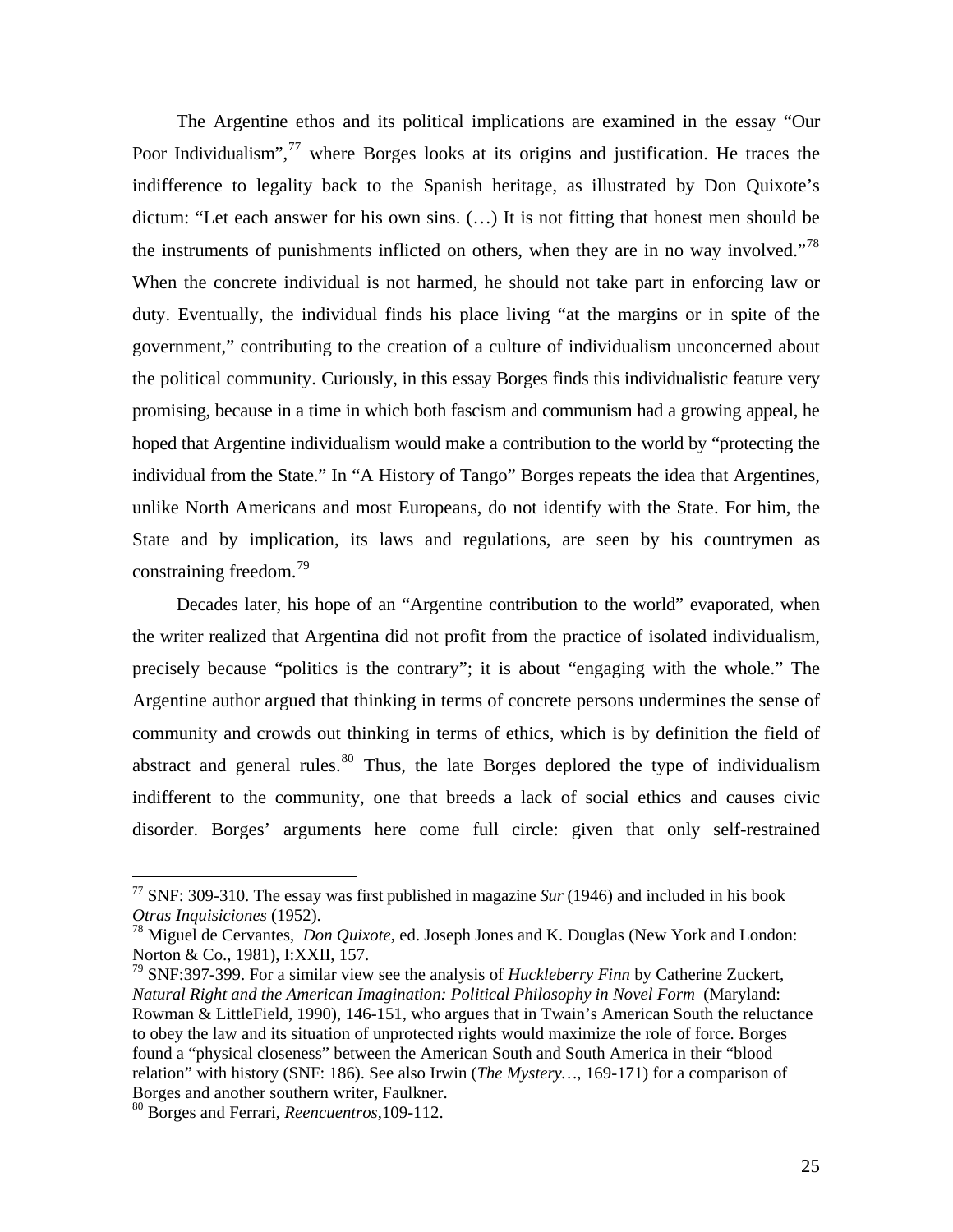individuals can assure social order, in the political realm only a law-abiding ethos and the respect for impartiality can prevent the need or occasion for undue political interference and can make a liberal anarchistic setting plausible.

So what was to be done in those cases like Argentina where an unrestrained individualism had paved the way for political abuses? Borges' double reaction was to strengthen the discourse on ethics and to denounce those abuses with the arms of letters. $81$ The literary constituted for him the most suitable realm to decry political fallibilities and to channel our imagination to more utopian – and for him not more insensible- political goals.<sup>[82](#page-25-1)</sup>

### **Conclusion**

1

In this work I looked at the place of the individual in some of Borges' writings, by contrasting his philosophical notion of a fallible individual with his case for a strong, selfsufficient political man. I analyzed his liberal anarchism and the critique of political interference latent in his stories "The Congress" and "Avelino Arredondo", and I addressed his call for an ethics of self-restraint as a presupposition for his normative defence of anarchism, by looking at "The Bribe" and his essay "Our Poor Individualism."

I suggested that in the writings and declarations here under analysis, Borges' simultaneous belief in a potentially self-sufficient but radically fallible individual and his yearning for a rich and orderly civic life seemed to be paradoxical. If paradoxes are "the juxtaposition of incongruous ideas,"<sup>[83](#page-25-2)</sup> their resolution needs to bring to light those hidden presuppositions that, because of their invisibility or disarticulation, make us take as incongruity what is only apparently so. Resolving a paradox thus requires reconciling what appear to be mutually exclusive premises.

<span id="page-25-0"></span> $81$ <sup>81</sup> The contentious tone of the metaphor of arms follows Borges' in his invitation to "combat the monotonies of dictatorships" (Rodríguez Monegal, "Borges and Politics", 66).

<span id="page-25-1"></span><sup>82</sup> In this sense I agree with González (*Borges and the Politics...,* 188-189) in that Borges' defence of an autonomous art –one with no political role- carries a political meaning without becoming the type of social or committed art that he had previously criticized.

<span id="page-25-2"></span><sup>83</sup> Nicholas Rescher, *Paradoxes: Their Roots, Range and Resolution*, (Chicago and Lasalle: Open Court, 2001), 4.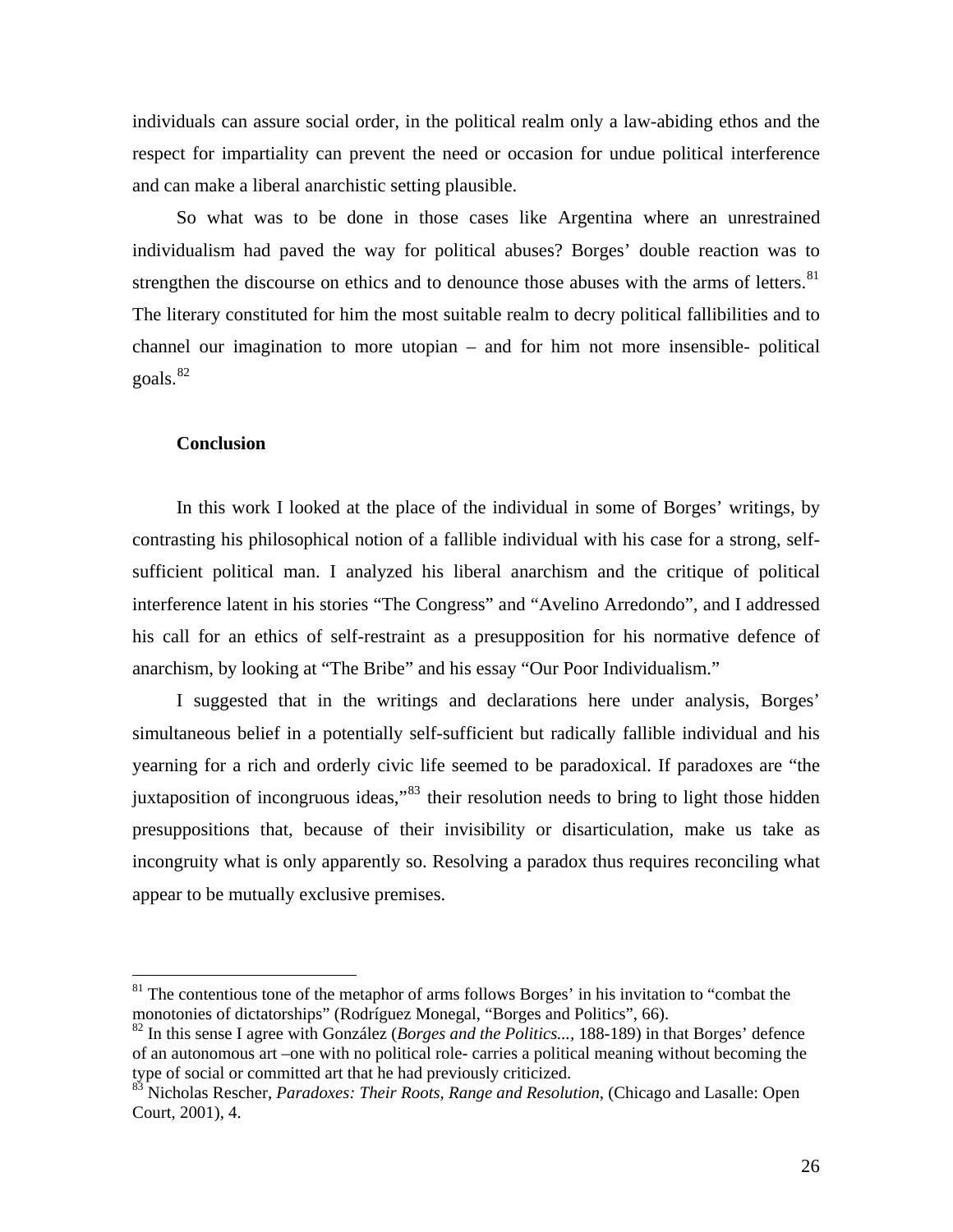As a tentative resolution of the paradox I first argued that it may not be paradoxical to posit both a liberal anarchist person *and* a fallible natural person, if we think that the former is aware of the pre-eminence of conflict in politics and the undesired oppressive outcomes of political action - and hence is less fallible than the non-anarchist. Borges' liberal anarchism reminds the reader that it is in the nature of the State to coerce individuals; that it tends to over-expand, and that wars and cultural walls are politically constructed. For Borges, the idea of liberal anarchism was more attractive than that of an interventionist government, because the effects of human fallibility are more dangerous in the latter. His idea that individuals are unable to do much in and by themselves may ultimately be reduced to the belief that individuals cannot do as much bad as governments can.

Does Borges' conception of liberal anarchism represent a feasible alternative for the contemporary world? Can individuals be protected without any governmental enforcement mechanism? Borges does not respond to this question, and his writings exclude any specific steps toward institutional reform. This lack of recommendations probably follows from his fallibilism. His stories constitute exercises in rational criticism to detect errors more than experiments in living politically. His liberal anarchism serves more as a red flag in the political agenda, as a cautionary observation about things going wrong rather than a recipe instructing us how to get where we want to go. By ironically depicting the world of common markets and the working of political bodies such as the Congress, and by highlighting philosophical problems such as those involved in determining what can and should be represented, Borges indirectly indicates the direction in which institutional reforms should move, namely, one where the individual recovers the power to make decisions as well as the trust that she is capable of responsibly doing so. This idea is not limited to any place in particular, but is applicable to all individuals. Thus, the final logical step in Borges' belief in individuality is cosmopolitanism: "I suppose in the long run, governments and countries will die out and we'll be just, well, cosmopolitans.<sup>[84](#page-26-0)</sup>

I have also argued that it may not be paradoxical to defend an isolated natural man *and* a committed civic man, if we take account of Borges' notion of a civic ethics that mandates respect for others and law-abidingness. The kind of isolation presented in his

<span id="page-26-0"></span><sup>&</sup>lt;sup>84</sup> Bourne, "A Conversation...". Borges' cosmopolitanism is one that "does not endorse a single world government" but "tries to give people as much control over their own lives as is consistent with ensuring that they do not derail the lives of others" (Appiah, "Global Citizenship", 2390).